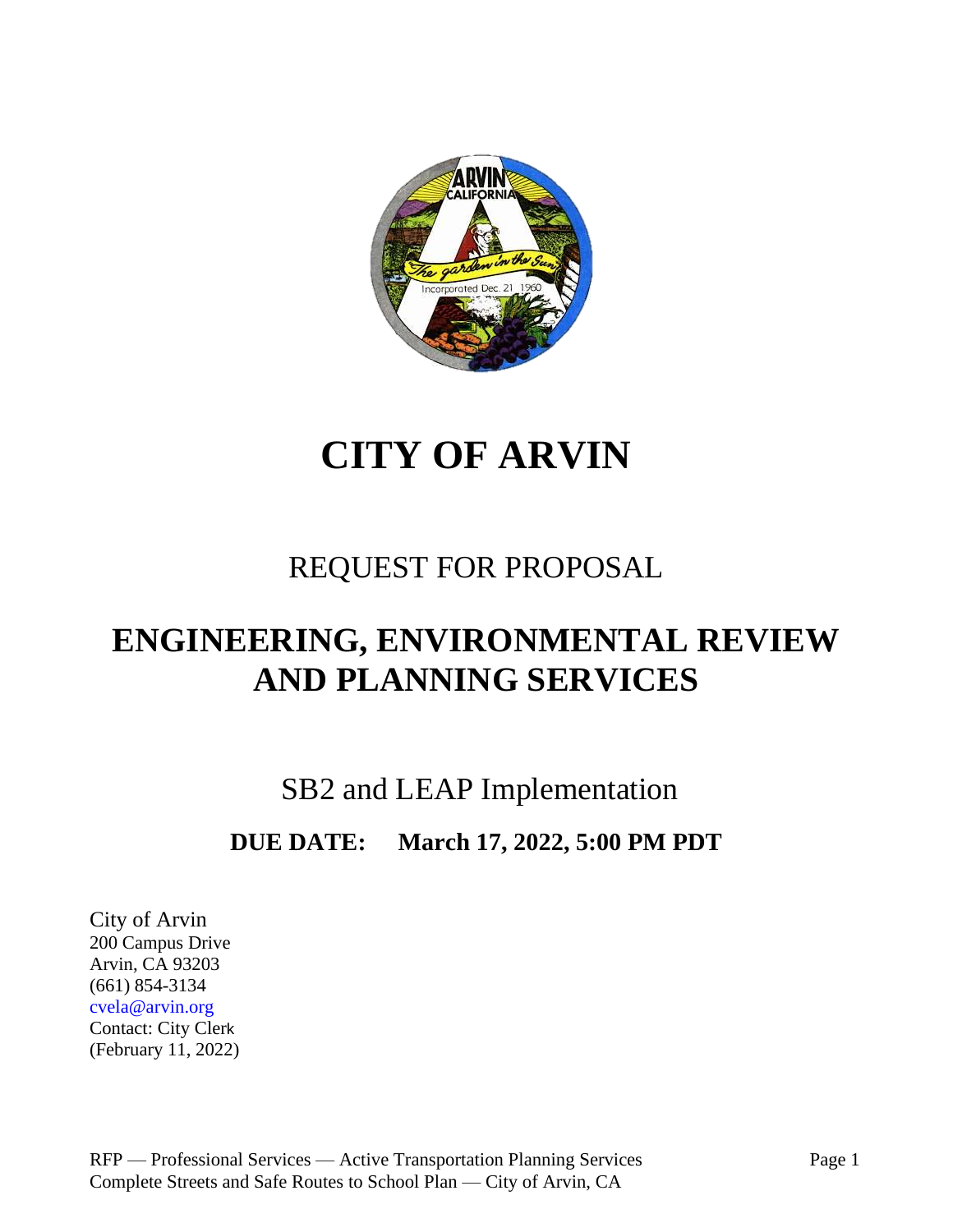# **TABLE OF CONTENTS**

| Purpose of Request for Proposal           | Page 3  |
|-------------------------------------------|---------|
| City of Arvin — Background                | Page 3  |
| <b>Contract Period</b>                    | Page 4  |
| Tentative Timeline and Schedule of Events | Page 4  |
| Questions on Requests for Proposal        | Page 4  |
| <b>Submission Requirements</b>            | Page 4  |
| <b>Submission Instructions</b>            | Page 6  |
| Proposal Evaluation Criteria and Process  | Page 6  |
| <b>Confidentiality of Responses</b>       | Page 7  |
| Miscellaneous Information and Contacts    | Page 7  |
| Attachment $A - Cover Page$               | Page 9  |
| Attachment B – Sample Cost Proposal       | Page 10 |
| Attachment C – Non Collusion Affidavit    | Page 11 |
| Attachment D - Professional Contract      | Page 12 |
|                                           |         |
| Exhibit "A" — Scope of Services           | Page 23 |
| Exhibit "B" — Project Budget and Timeline | Page 25 |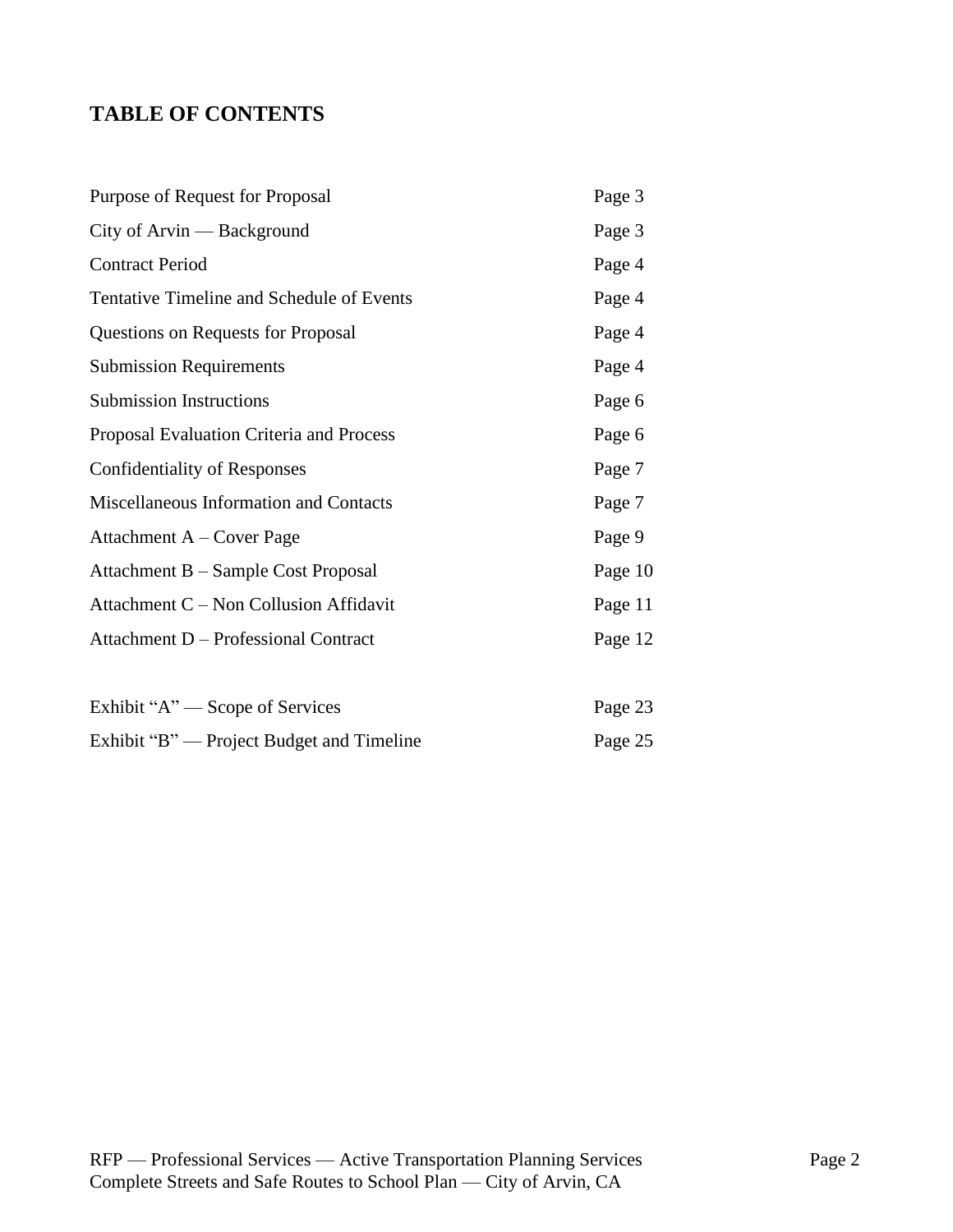# REQUEST FOR PROPOSAL PLANNING, ENGINEERING, AND ENVIRONMENTAL REVIEW SERVICES

Professional Services for LEAP and SB2 Implementation

# **I. INTRODUCTION**

### **A. PURPOSE OF REQUEST FOR PROPOSAL**

The City of Arvin, California (the City) requests sealed proposal for services associated with implementation of the California Housing and Community Development department's priorities to streamline and accelerate housing production in the state to include projects regarding, but not limited to, accessory dwelling units, updating zoning standards, and environmental analyses and studies for possible high density residential sites.

The scope of this proposal will be to assist the City of Arvin in all, aspects of these projects, including but not limited to the development of an ADU Ordinance and City ADU Program to include a processing guide, internal policy and procedure, and pre-approved design plans; Updating and Amending the City's Title 17 Zoning Code to include but not limited to, illustrative drawings and procedural services; and environmental analyses for up to three potential high density residential project sites. **See Attachment A and Attachment B** for more information on project details.

Any firm selected must demonstrate experience in providing professional services and must be exceptionally capable of producing the desired services in a highly professional and cost-conscious manner.

# **B. THE CITY OF ARVIN — BACKGROUND**

The City of Arvin was incorporated in 1960 and is a residential community with a population of more than 21,000 as of June 2017. Arvin is a General Law City with one Mayor and four City Council members elected at large operating under a council-manager form of government.

Arvin encompasses approximately 5.0 square miles and is approximately 15 miles southeast of Bakersfield. Services provided by the City include administration, police, planning and building inspection, transit, recreation services, street maintenance and contract wastewater management. Fire protection is provided by the Kern County Fire. Water service is provided by the Arvin Community Services District. The City has approximately 60 employees. The FY 2021-2022 General Fund budget for the City of Arvin is more than \$5.5 million.

# **C. CONTRACT PERIOD**

The contract term is anticipated to be a 1-year period beginning April 12, 2022 and concluding April 12, 2023, with the option to renew up to one (1) additional one-year period; the total term of the contract shall not exceed two (2) years. The priority of the City is to complete SB2-related activities by January 1, 2023.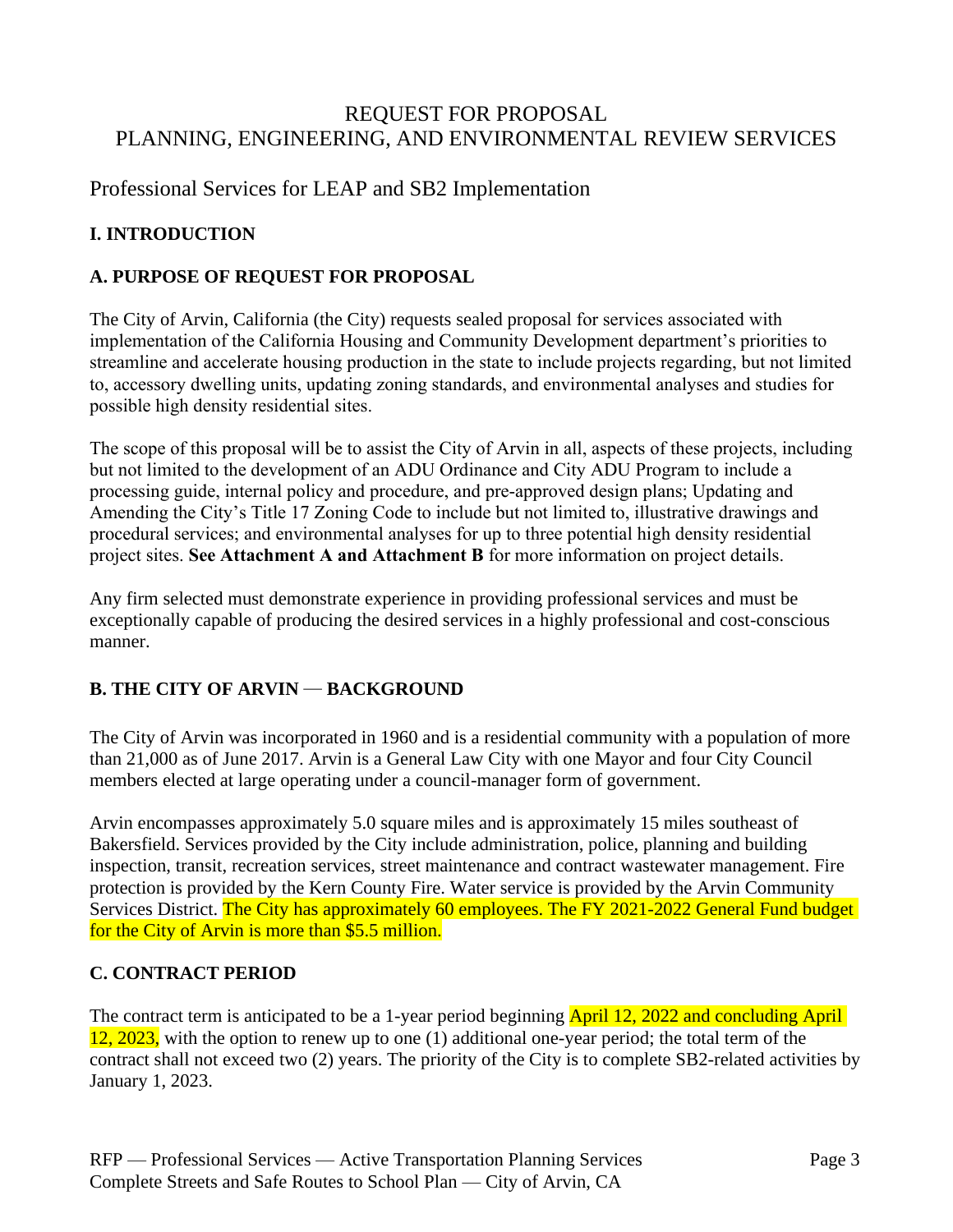# **D. TENTATIVE TIMELINE AND SCHEDULE OF EVENTS**

| Interviews with finalist firms (tentative)  March 23, 2022             |  |
|------------------------------------------------------------------------|--|
| Recommended firm presented to City Council for approval April 12, 2022 |  |
| The City reserves the right to modify this timeline at any time.       |  |

### **E. QUESTIONS ON REQUEST FOR PROPOSAL**

Any questions or requests for clarification about this RFP must be submitted in writing to the City Clerk via fax at  $(661)$  854-0817 or via email to [cvela@arvin.org.](mailto:cvela@arvin.org)

For the benefit of all proposers, no questions can be accepted after 5:00 p.m. on March 9, 2022. A summary of any questions received and their responses will be sent to all agencies who have requested an RFP and will also be posted on the City of Arvin's website at [www.arvin.org.](http://www.arvin.org/)

### **II. PROPOSAL FORMAT AND SCOPE OF SERVICES**

### **A. PROPOSAL SUBMISSION REQUIREMENTS**

### 1. **Proposal Cover Sheet**

Complete **Attachment A**. Identify the contact person for the proposal, and their address, telephone, fax, and e-mail information.

### 2. **Proposal Narrative**

The Proposal Narrative, excluding attachments, should not exceed 15 typewritten pages. All portions of the Proposal Narrative must be double-spaced, with a font size of 12 points or larger.

The Narrative shall include:

- 1. List of at least 3 cities or counties the firm has contracted with on similar projects.
- 2. Indicate the experience of the firm's staff members who will be assigned to this project in the areas of:
	- a. State Planning Grants such as LEAP and SB2,
	- b. Environmental site analyses for high density residential development,
	- c. Zoning and development law, standards, and updates,
	- d. Municipal ADU Programs to include pre-approved designs
- 3. One (1) copy of the Firm's license, affiliations and associations or number.
- 4. A statement regarding the status of any disciplinary actions against the firm.
- 5. Background of your firm.
- 6. A brief overview of the project approach including how your team will coordinate with City staff and who will perform the various tasks described in Exhibit A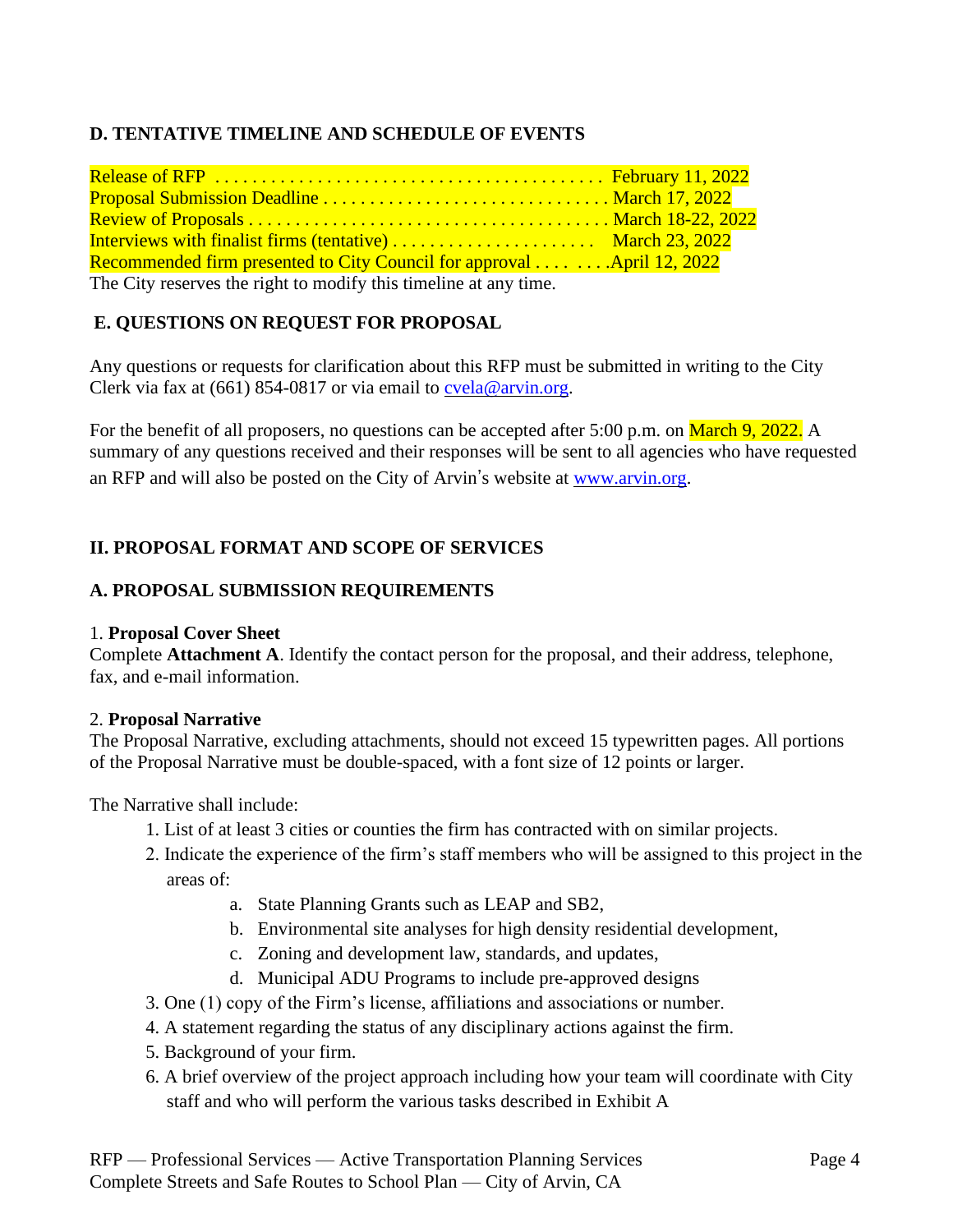- 7. Scope of Work consistent with Exhibit A, included below.
- 8. Listing of proposed team members and contact information.
- 9. A statement of being properly insured against fraud, errors and omissions.
- 10. List of up to 3 similar projects completed in reverse chronological order for the last four years for which your firm provided professional services. Indicate for each of these projects:
	- (a) Name of project
	- (b) Project location
	- (c) Brief description (type of plan)
	- (d) Description of project
	- (f) Contact person and telephone number
	- (g) Your firm's specific involvement (i.e., prime, subconsultant, etc.)
	- (h) The proposal cost vs. cost estimate
	- (i) Status of completion
- 11. Additional comments regarding the firm's qualifications.
- 12. A project budget that clearly shows rates for each staff person working on project, hours allocated for each task in scope of work, total task hours and fee for each staff person, total fee for each task, and costs for direct expenses (travel, printing, supplies, etc.).

**3. Conflict of Interest:** Include a statement describing any potential or known conflict of interest regarding this RFP and/or the City of Arvin or affirm that you do not have a conflict of interest. The selected proposer may not accept or perform engineering, survey or development work within the City's boundaries from individuals or organizations not directly and organizationally related to the City

of Arvin during the life of the contract.

### **4. Please provide a W-9 with your proposal.**

**5**. **Non-Collusion Certificate**: Execute the Non-Collusion certificate attached to this RFP. (**Attachment C.**)

### **B. SUBMISSION INSTRUCTIONS**

1. Final Proposals can be mailed, or hand-delivered but regardless of the postmark date, must be received by the City by **5 PM PST , March 17, 2022**. Electronic transmission either by fax or email will NOT be accepted.

2. Mail or hand-deliver one (1) original and one electronic copy in PDF format to:

SB2 and LEAP Implementation RFP City of Arvin Attn: City Clerk 200 Campus Drive Arvin, CA 93203 (661) 854-3134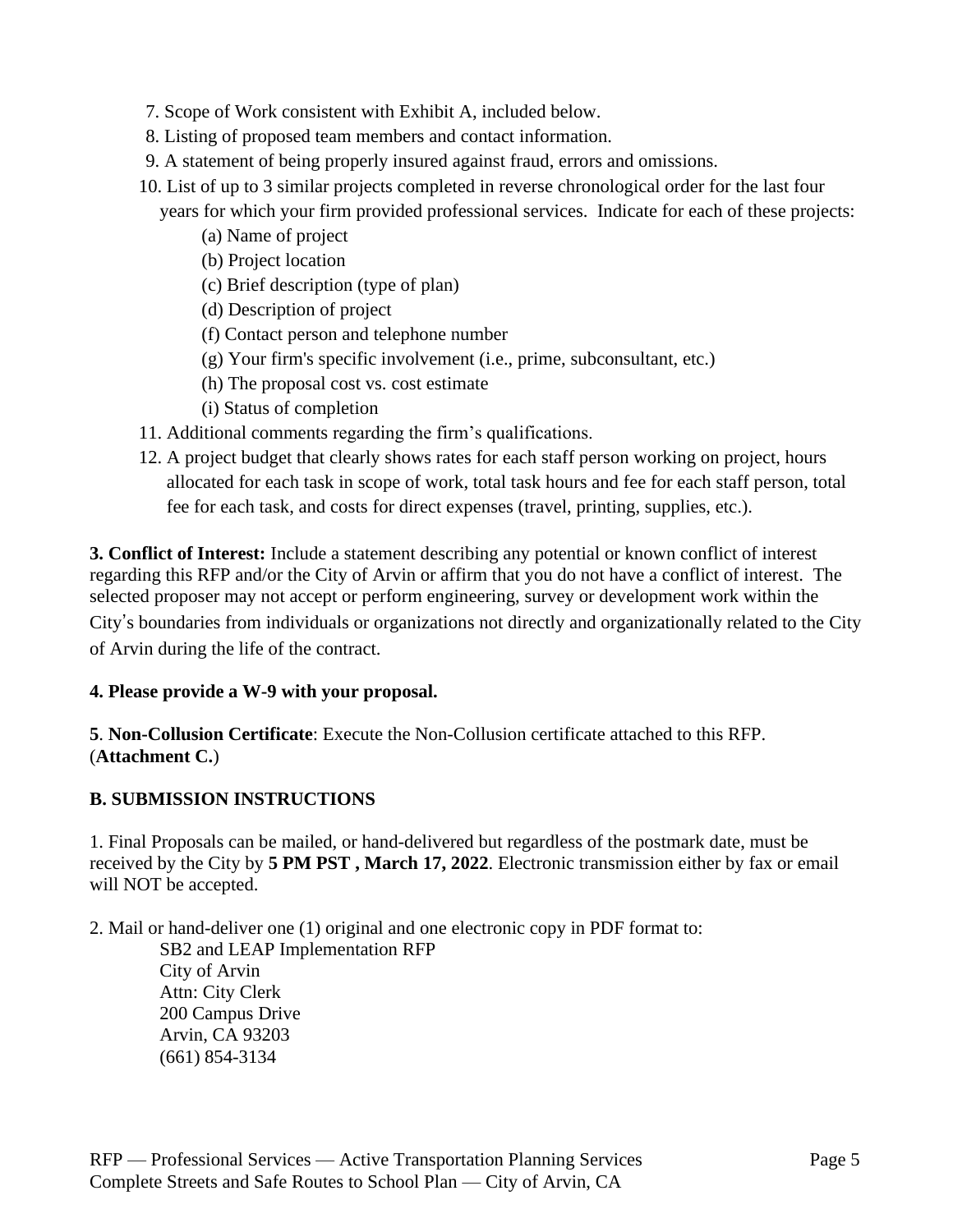# **III. PROPOSAL EVALUATION CRITERIA AND PROCESS**

The City will evaluate the submissions received based on criteria including the following:

| 1. Staff Skills and Qualifications         | 20 points |
|--------------------------------------------|-----------|
| 2. Understanding of the Project            | 20 points |
| 3. Clearly Defined Approach to Work Scope  | 20 points |
| 4. Relevant Experience                     | 20 points |
| 5. Capacity to Work Collaboratively        | 15 points |
| 6. Disadvantaged Business Enterprise (DBE) | 5 points  |

### **V. CONFIDENTIALITY OF RESPONSES**

While the City cannot guarantee the confidentiality of information submitted by the Proposer, it will make reasonable efforts to protect the information to the extent possible, as permitted by law. If sensitive information, such as personal financial statements, is necessary for support of capacity of Proposer, contact the City for further direction.

### **VI. MISCELLANEOUS INFORMATION**

**A.** Issuance of this RFP does not constitute a commitment by the City to award a contract. The City reserves the right to reject any or all proposals received in response to this RFP, or to cancel this RFP if it is in the best interest of the City to do so.

**B.** The City anticipates selecting only one professional firm to carry out the work described in this RFP. However, if the City believes its goals can be best met by contracting with more than one proposer to this RFP, it may elect to contract with multiple proposers.

**C.** The firm submitting a proposal agrees that by submitting a proposal it authorizes the City to verify any or all information and/or references given in the proposal.

**D.** The City reserves the right to approve all subcontractors proposed by the primary proposer.

**E.** The proposer to whom award is made shall be required to enter into a written contract in a form substantially similar to the Professional Contract, included herein as a sample as Attachment D. A contract is not effective until approved by the appropriate City official(s). Any work performed prior to the receipt of a fully executed contract shall be at the proposer's own risk. The City reserves the right, after contract award, to amend the resulting contract as needed throughout the term of the contract to best meet the needs of all parties.

**F.** No appeals will be heard for late proposals, proposals that do not pass the initial review or to contest a proposal score.

**G**. Proposers will be required to provide proof of professional liability insurance and an errors and omissions policy to meet City requirements.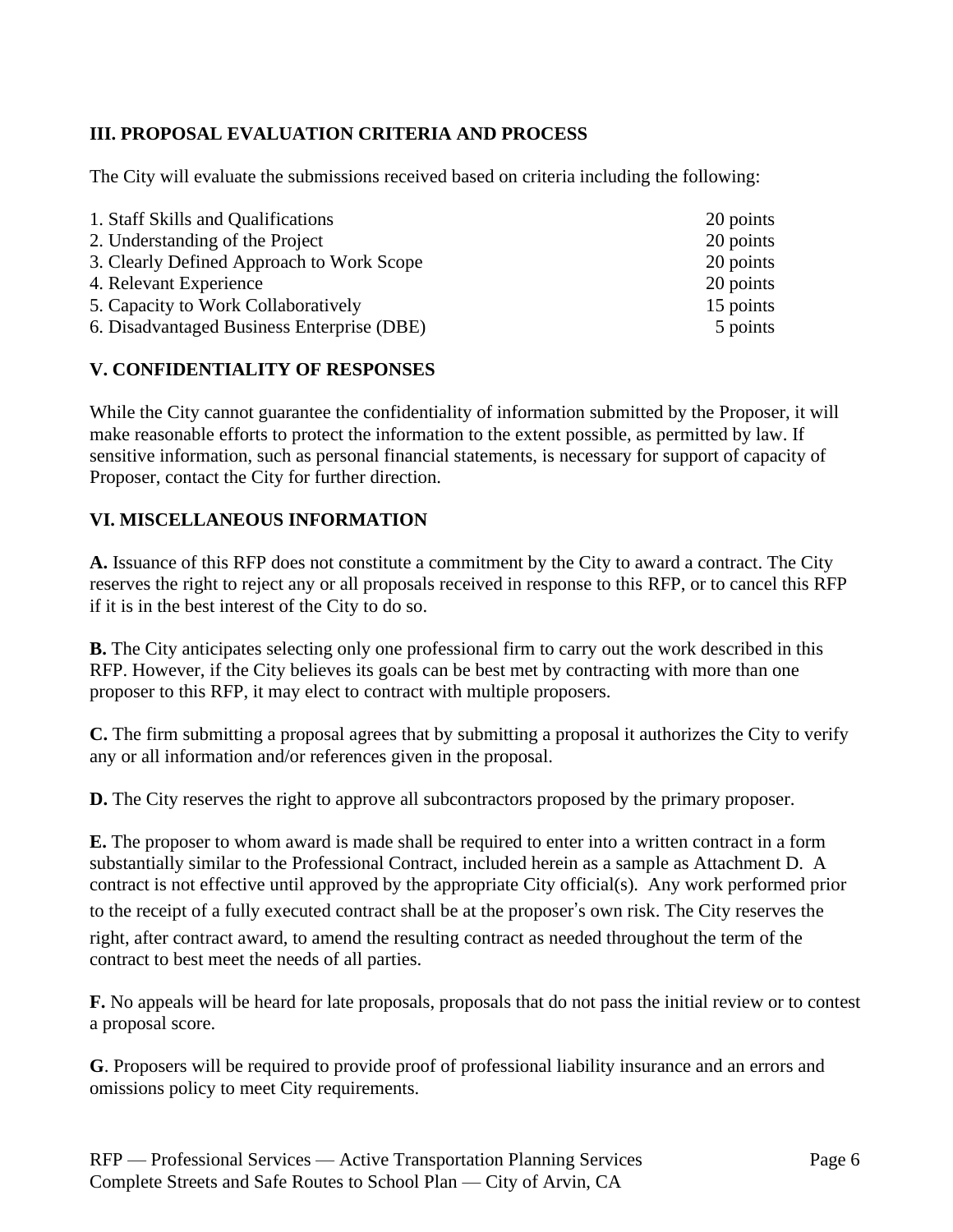**H**. All information, materials, and documents discovered or developed/produced for this project by proposer will become the property of the City of Arvin.

**I**. Proposer must not be listed on Federal debarment lists.

**J**. Proposers will be responsible for adherence to the City's Economic Opportunities Plan and Davis Bacon Act wage rates if applicable.

**K**. The City is dedicated to the principles of equal employment opportunity in any term, condition or privilege of employment or contracting. We do not discriminate on the basis of age, race, sex, color, religion, national origin, disability, veteran status, sexual orientation, gender identity, or any other status protected by state or local law. This policy applies to all employees and non-employees such as customers, clients, vendors, contractors, subcontractors and consultants.

**L.** The City accepts no responsibility for any expense incurred by the proposer in the preparation and presentation of a proposal. Such expenses shall be borne exclusively by the proposer.

# **City of Arvin Contact Information:**

City Clerk 200 Campus Drive Arvin, CA 93203 (661) 854 - 3134 [cvela@arvin.org](mailto:ccbldg@hotmail.com)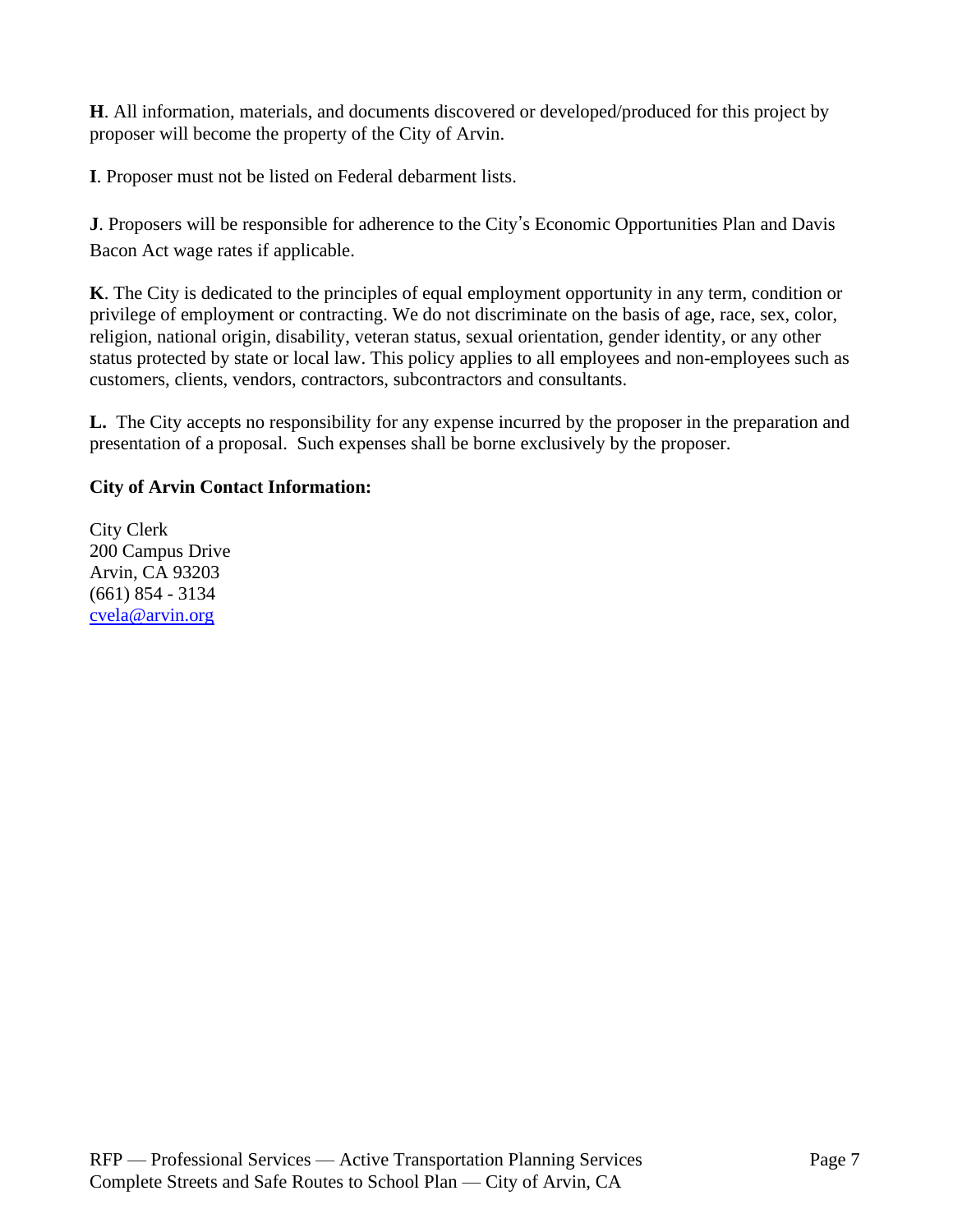# **Attachment A**

# **COVER PAGE**

| Legal Name of Firm (including entity type, e.g. "a California corporation"): ______________________ |
|-----------------------------------------------------------------------------------------------------|
|                                                                                                     |
|                                                                                                     |
| Primary representative/manager/partner-in-charge                                                    |
|                                                                                                     |
|                                                                                                     |
|                                                                                                     |
|                                                                                                     |
| Primary Contact for this RFP if different from above                                                |
|                                                                                                     |
| The representations made herein are made under penalty of perjury.                                  |
| <b>Signature of Authorized Proposer</b>                                                             |

Title of Proposer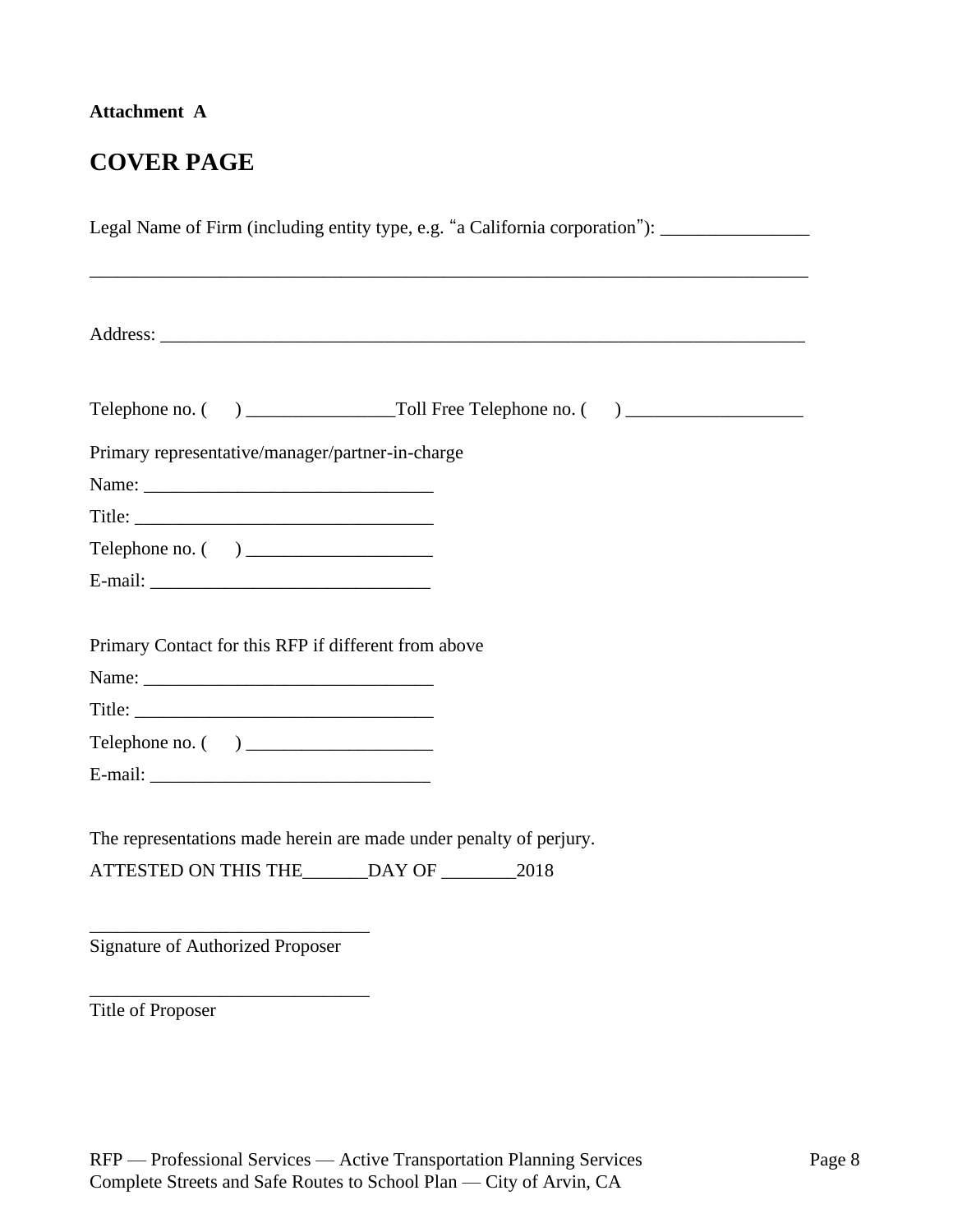### **Attachment B**

# **Sample Cost Proposal**

|                    | Staff name  | Staff name  | Staff name  | Staff name  |            |                       |
|--------------------|-------------|-------------|-------------|-------------|------------|-----------------------|
|                    | Title       | Title       | Title       | Title       |            |                       |
| Task               | Hourly rate | Hourly rate | Hourly rate | Hourly rate | Task hours | <b>Total Task fee</b> |
|                    |             |             |             |             |            |                       |
|                    |             |             |             |             |            |                       |
|                    |             |             |             |             |            |                       |
|                    |             |             |             |             |            |                       |
|                    |             |             |             |             |            |                       |
|                    |             |             |             |             |            |                       |
| Staff hours        |             |             |             |             |            |                       |
| Direct<br>expenses |             |             |             |             |            |                       |
| Project total      |             |             |             |             |            |                       |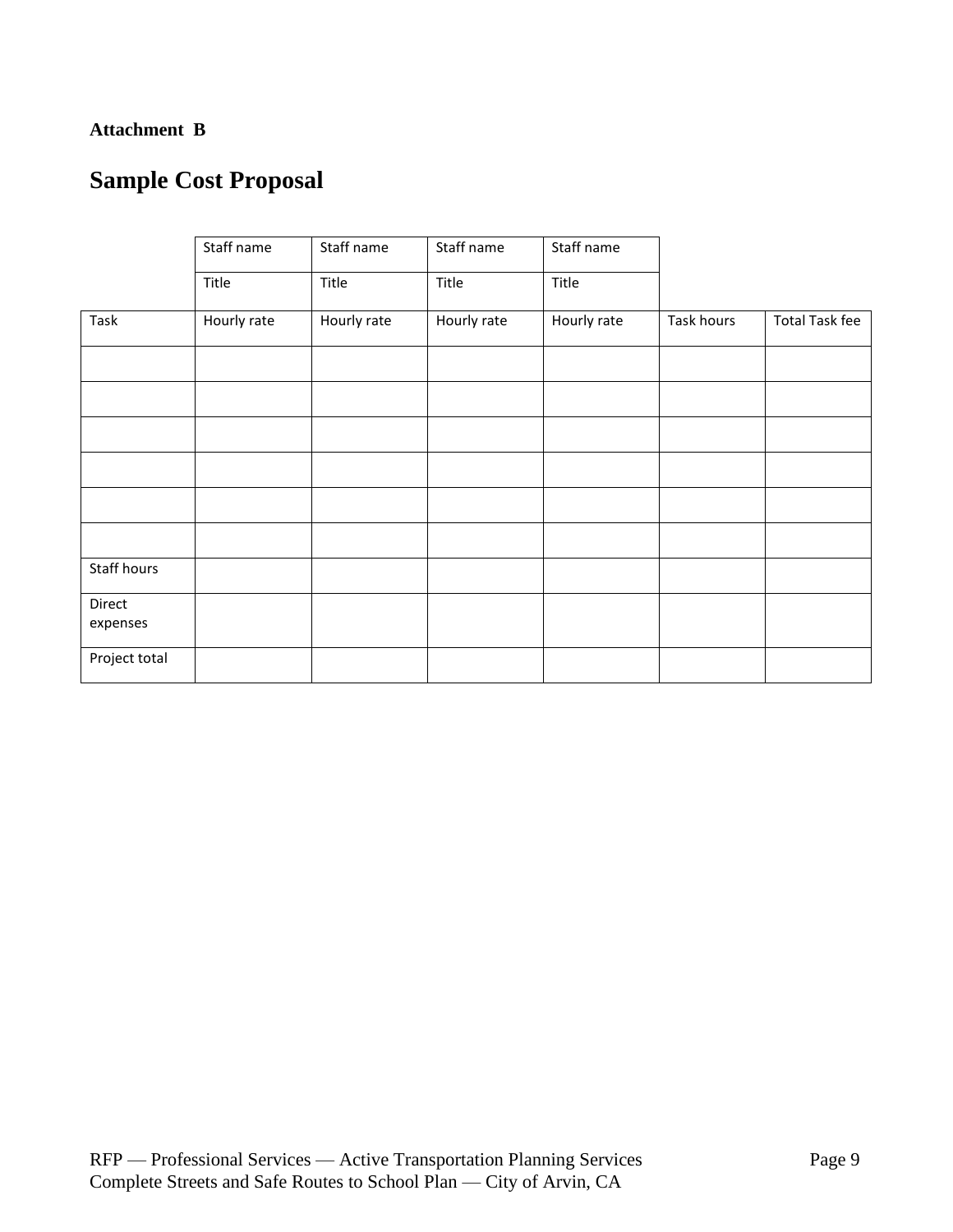### **Attachment C**

# **NON-COLLUSION AFFIDAVIT**

**COUNTY OF** \_\_\_\_\_\_\_\_\_\_\_\_\_\_\_\_\_\_\_\_\_\_

(Title) (Proposer Name)

I am the \_\_\_\_\_\_\_\_\_\_\_\_\_\_\_\_\_\_\_\_\_\_\_\_\_\_ of \_\_\_\_\_\_\_\_\_\_\_\_\_\_\_\_\_\_\_\_\_\_\_\_\_\_\_\_\_\_\_\_\_\_\_\_\_\_\_\_, the party

submitting the foregoing RFP Proposal ("the PROPOSER"). In connection with the foregoing RFP Proposal, the undersigned declares, states and certifies that:

1. The RFP Proposal is not made in the interest of, or on behalf of, any undisclosed person, partnership, company, association, organization or corporation.

2. The RFP Proposal is genuine and not collusive or sham.

3. The PROPOSER has not directly or indirectly induced or solicited any other PROPOSER to put in a false or sham RFP Proposal, and has not directly or indirectly colluded, conspired, connived, or agreed with any other PROPOSER or anyone else to put in sham RFP Proposal, or to refrain from submitting this RFP Proposal.

4. The PROPOSER has not in any manner, directly or indirectly, sought by agreement, communication, or conference with anyone to fix the RFP price, or that of any other PROPOSER, or to fix any overhead, profit or cost element of the RFP price or that of any other PROPOSER, or to secure any advantage against the public body awarding the contract or of anyone interested in the proposed contract.

5. All statements contained in the RFP Proposal and related documents are true.

6. The PROPOSER has not, directly or indirectly, submitted the RFP price or any breakdown thereof, or the contents thereof, or divulged information or data relative thereto, or paid, and will not pay, any fee to any person, corporation, partnership, company, association, organization, RFP depository, or to any member or agent thereof to effectuate a collusive or sham RFP.

Any person executing this declaration on behalf of a PROPOSER that is a corporation, partnership, joint venture, limited liability company, limited liability partnership, or any other entity, hereby represents that he or she has full power to execute, and does execute, this declaration on behalf of the bidder.

| Ð<br>Executed this |  | . . |  |  |
|--------------------|--|-----|--|--|
|--------------------|--|-----|--|--|

(City, County and State)

I declare under penalty of perjury under the laws of the State of California that the foregoing is true and correct.

 $\mathbf{B} \mathbf{v}$ :

Printed Name: \_\_\_\_\_\_\_\_\_\_\_\_\_\_\_\_\_\_\_\_\_\_\_\_\_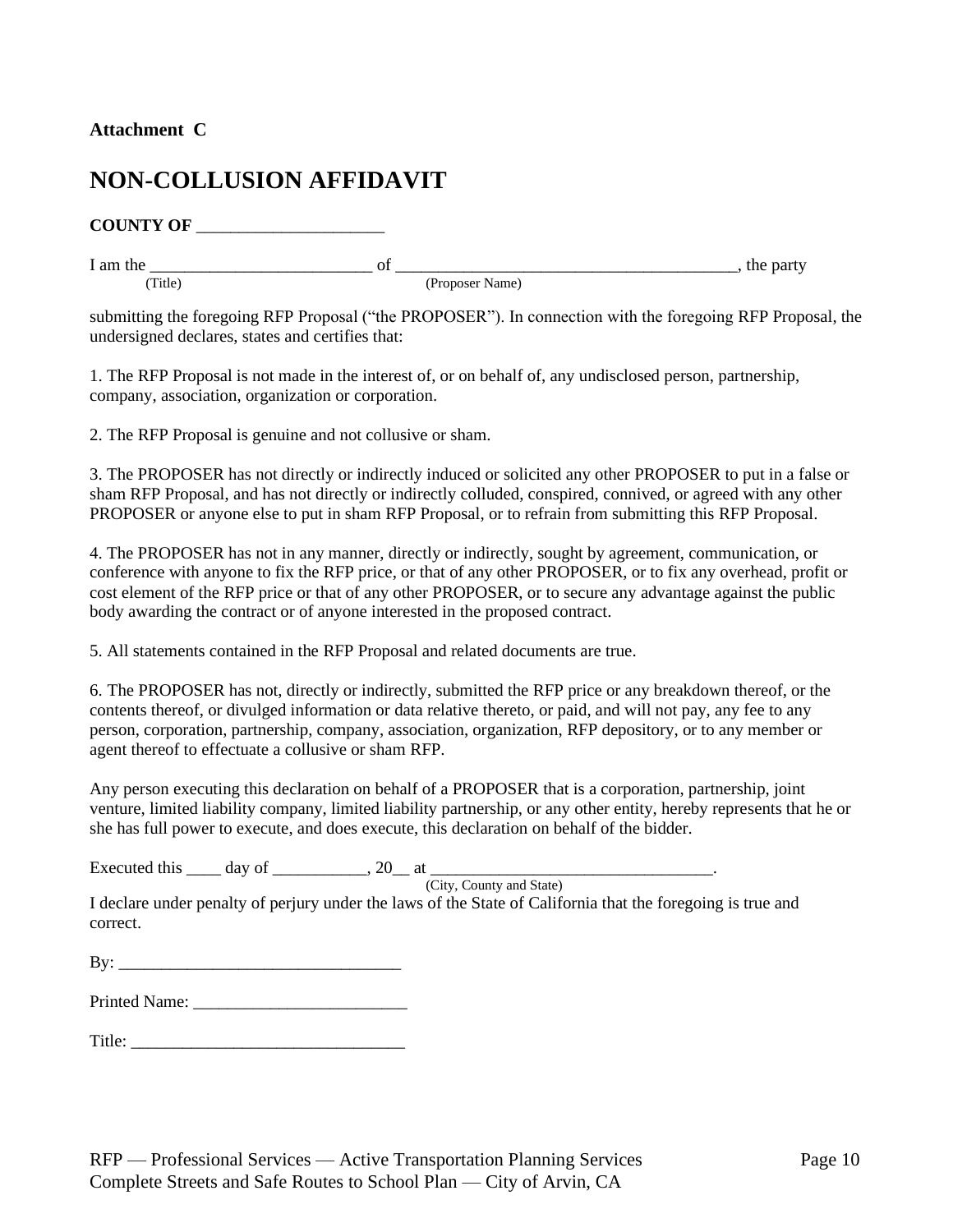#### **Attachment D (Professional Contract)**

### **CITY OF ARVIN**

### **CONTRACT SERVICES AGREEMENT FOR**

### **SB 2 and LEAP PLANNING SERVICES**

This Contract Services Agreement ("Agreement") is made and entered into this day of April 1, 2022 between the City of Arvin, a municipal corporation ("City"), and **XXXXX** ("Consultant"). The term Consultant includes professionals performing in a consulting capacity. The parties hereto agree as follows:

### **1.0 SERVICES OF CONSULTANT**

1.1 Scope of Services. In compliance with all terms and conditions of this Agreement, Consultant shall provide the work and services specified in the "Scope of Services" attached hereto as *Exhibit "A"* and incorporated herein by this reference. Consultant warrants that all work or services set forth in the Scope of Services will be performed in a competent, professional and satisfactory manner.

1.2 Consultant's Proposal. The Scope of Services shall include the Consultant's proposal or bid which shall be incorporated herein by this reference as though fully set forth herein. In the event of any inconsistency between the terms of such proposal and this Agreement, the terms of this Agreement shall govern.

1.3 Compliance with Law. All work and services rendered hereunder shall be provided in accordance with all ordinances, resolutions, statutes, rules, and regulations of the City and any Federal, State or local governmental agency having jurisdiction.

1.4 Licenses, Permits, Fees and Assessments. Consultant shall obtain at its sole cost and expense, such licenses, permits and approvals as may be required by law for the performance of the services required by this Agreement. Consultant shall have the sole obligation to pay for any fees, assessments, taxes, including applicable penalties and interest, which may be imposed by law and arise from or are necessary for the Consultant's performance of the services required by this Agreement; and shall indemnify, defend and hold harmless City against any claim for such fees, assessments, taxes, penalties or interest levied, assessed or imposed against City hereunder.

1.5 Familiarity with Work. By executing this Agreement, Consultant warrants that Consultant (a) has thoroughly investigated and considered the scope of services to be performed, (b) has carefully considered how the work and services should be performed, and (c) fully understands the facilities, difficulties and restrictions attending performance of the services under this Agreement.

1.6 Additional Services. City shall have the right at any time during the performance of the services, without invalidating this Agreement, to order extra work beyond that specified in the Scope of Services or make changes by altering, adding to or deducting from said work. No such extra work may be undertaken unless a written order is first given by the Contract Officer to the Consultant,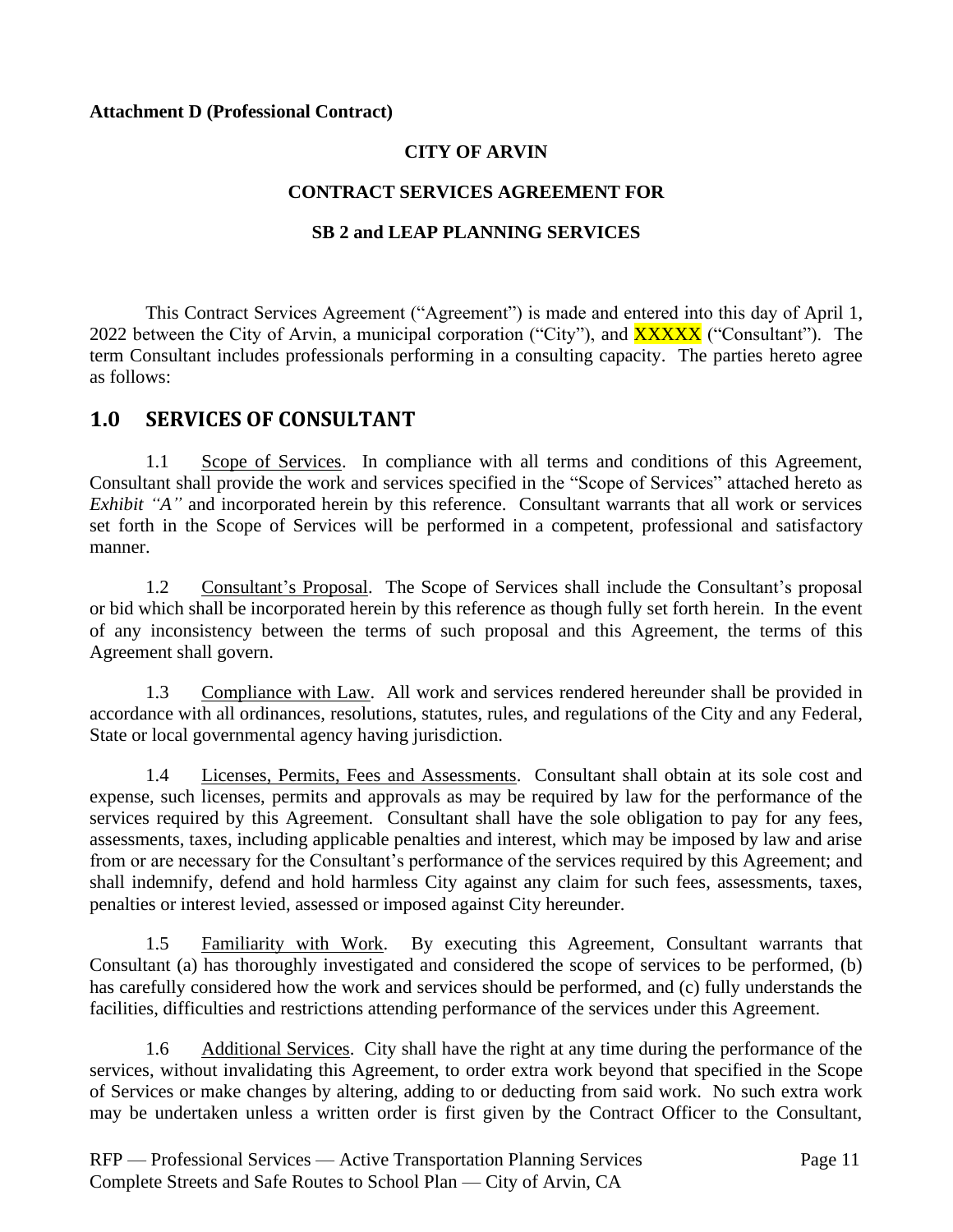incorporating therein any adjustment in (i) the Contract Sum, and/or (ii) the time to perform this Agreement, which said adjustments are subject to the written approval of the Consultant. Any increase in compensation of up to 2% of the Contract Sum or \$ 5,000, whichever is less, may be approved by the Contract Officer. Any greater increases, taken either separately or cumulatively must be approved by the City Council. It is expressly understood by Consultant that the provisions of this Section shall not apply to services specifically set forth in the Scope of Services or reasonably contemplated therein. Consultant hereby acknowledges that it accepts the risk that the services to be provided pursuant to the Scope of Services may be more costly or time consuming than Consultant anticipates and that Consultant shall not be entitled to additional compensation therefor.

1.7 Special Requirements. Additional terms and conditions of this Agreement, if any, which are made a part hereof are set forth in the "Special Requirements" attached hereto as *Exhibit "B"* and incorporated herein by this reference. In the event of a conflict between the provisions of *Exhibit "B"* and any other provisions of this Agreement, the provisions of *Exhibit "B"* shall govern.

1.8 Environmental Laws. Consultant shall comply with all applicable environmental laws, ordinances, codes and regulations of Federal, State, and local governments. Consultant shall also comply with all applicable mandatory standards and policies relating to energy efficiency.

# **2.0 COMPENSATION**

2.1 Contract Sum. For the services rendered pursuant to this Agreement, Consultant shall be compensated in accordance with the "Schedule of Compensation" attached hereto as *Exhibit "C"* and incorporated herein by this reference, but not exceeding the maximum contract amount of **\$XXXX** ("Contract Sum"), except as provided in Section 1.6. The method of compensation may include: (i) a lump sum payment upon completion, (ii) payment in accordance with the percentage of completion of the services, (iii) payment for time and materials based upon the Consultant's rates as specified in the Schedule of Compensation, but not exceeding the Contract Sum or (iv) such other methods as may be specified in the Schedule of Compensation. Compensation may include reimbursement for actual and necessary expenditures approved by the Contract Officer in advance if specified in the Schedule of Compensation. The Contract Sum shall include the attendance of Consultant at all project meetings reasonably deemed necessary by the City.

Consultant agrees that if Consultant becomes aware of any facts, circumstances, techniques, or events that may or will materially increase or decrease the cost of the work or services or, if Consultant is providing design services, the cost of the project being designed, Consultant shall promptly notify the Contract Officer of said fact, circumstance, technique or event and the estimated increased or decreased cost related thereto and, if Consultant is providing design services, the estimated increased or decreased cost estimate for the project being designed.

2.2 Method of Payment. Unless some other method of payment is specified in the Schedule of Compensation, in any month in which Consultant wishes to receive payment, no later than the first (1st) working day of such month, Consultant shall submit to the City, in a form approved by the City's Director of Finance, an invoice for services rendered prior to the date of the invoice. Except as provided in Section 7.2, City shall pay Consultant for all expenses stated thereon which are approved by City pursuant to this Agreement generally within thirty (30) days, and no later than forty-five (45) days, from the submission of an invoice in an approved form. Notwithstanding, if the work is being funded by grant or other funding administered by a third party outside the control of the City, such as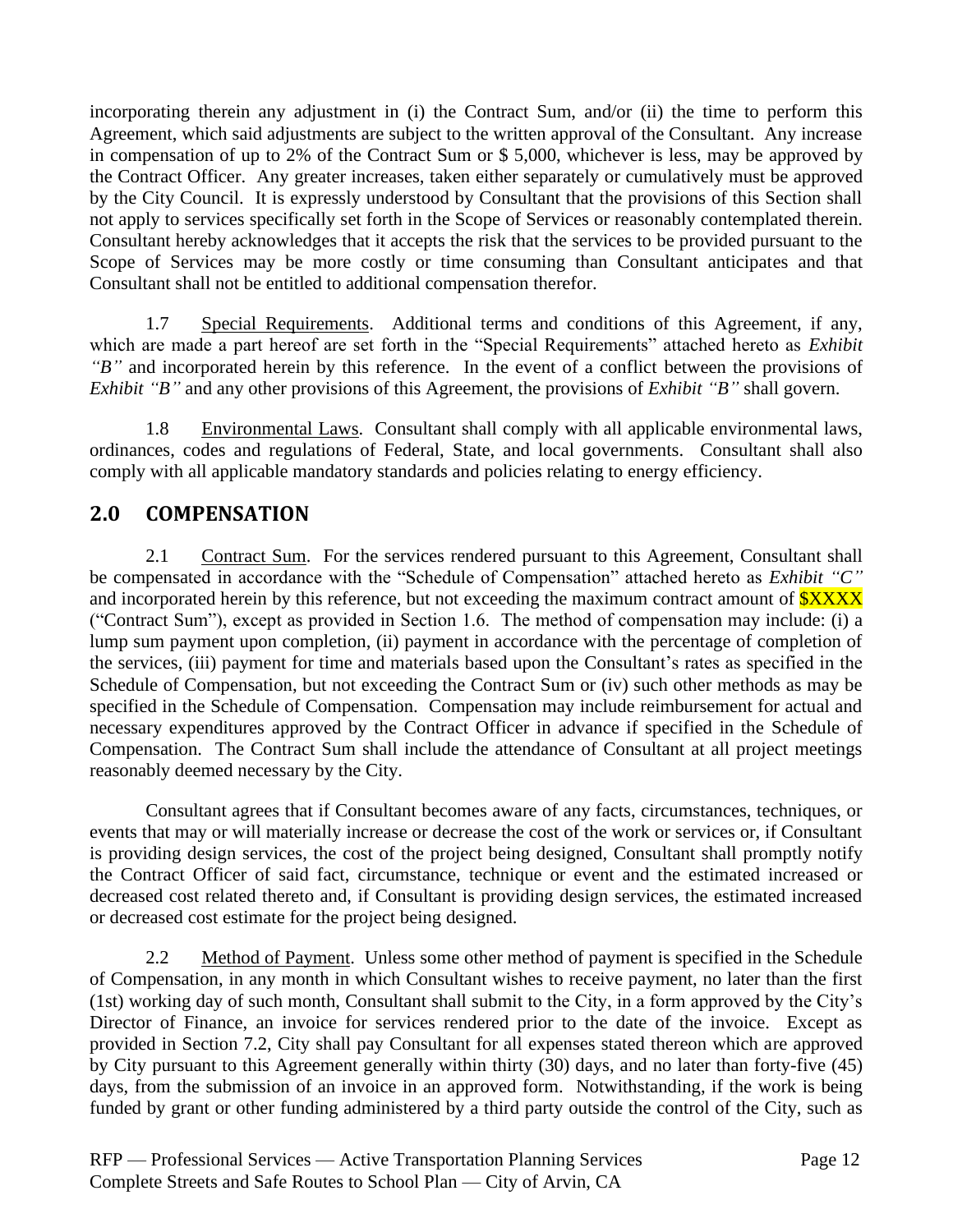the County of Kern, Consultant acknowledges and agrees this may increase processing time for payment, and no payment of interest shall accrue if the City has used reasonable efforts to cause the Contractor to be paid within forty-five (45) days.

2.3 Availability of Funds. It is mutually understood between the parties that this Agreement is valid and enforceable only if sufficient funds are made available by the City Council of the City for the purposes of this Agreement. The availability of funding is affected by matters outside the City's control, including other governmental entities. Accordingly, the City has the option to void the whole Agreement or to amend the Agreement to reflect unanticipated reduction in funding for any reason.

# **3.0 PERFORMANCE SCHEDULE**

3.1 Time of Essence. Time is of the essence in the performance of this Agreement.

3.2 Schedule of Performance. Consultant shall commence the services pursuant to this Agreement upon receipt of a written notice to proceed and shall perform all services within the time period(s) established in the "Schedule of Performance" attached hereto as *Exhibit "D"*, if any, and incorporated herein by this reference. When requested by the Consultant, extensions to the time period(s) specified in the Schedule of Performance may be approved in writing by the Contract Officer but not exceeding one hundred eighty (180) days cumulatively.

3.3 Force Majeure. The time period(s) specified in the Schedule of Performance for performance of the services rendered pursuant to this Agreement shall be extended because of any delays due to unforeseeable causes beyond the control and without the fault or negligence of the Consultant, including, but not restricted to, acts of God or of the public enemy, unusually severe weather, fires, earthquakes, floods, epidemics, quarantine restrictions, riots, strikes, freight embargoes, wars, litigation, and/or acts of any governmental agency, including the City, if the Consultant shall, within ten (10) days of the commencement of such delay, notify the Contract Officer in writing of the causes of the delay. The Contract Officer shall ascertain the facts and the extent of delay and extend the time for performing the services for the period of the enforced delay when and if, in the judgment of the Contract Officer, such delay is justified. The Contract Officer's determination shall be final and conclusive upon the parties to this Agreement. In no event shall Consultant be entitled to recover damages against the City for any delay in the performance of this Agreement, however caused; Consultant's sole remedy being extension of the Agreement pursuant to this Section.

3.4 Term. Unless earlier terminated in accordance with Section 7.4 below, this Agreement shall continue in full force and effect until completion of the services no later than **XXXXX**.

# **4.0 COORDINATION OF WORK**

4.1 Representative of Consultant, **XXXX**, is hereby designated as being the representative of Consultant authorized to act on its behalf with respect to the work or services specified herein and to make all decisions in connection therewith.

It is expressly understood that the experience, knowledge, capability and reputation of the representative was a substantial inducement for City to enter into this Agreement. Therefore, the representative shall be responsible during the term of this Agreement for directing all activities of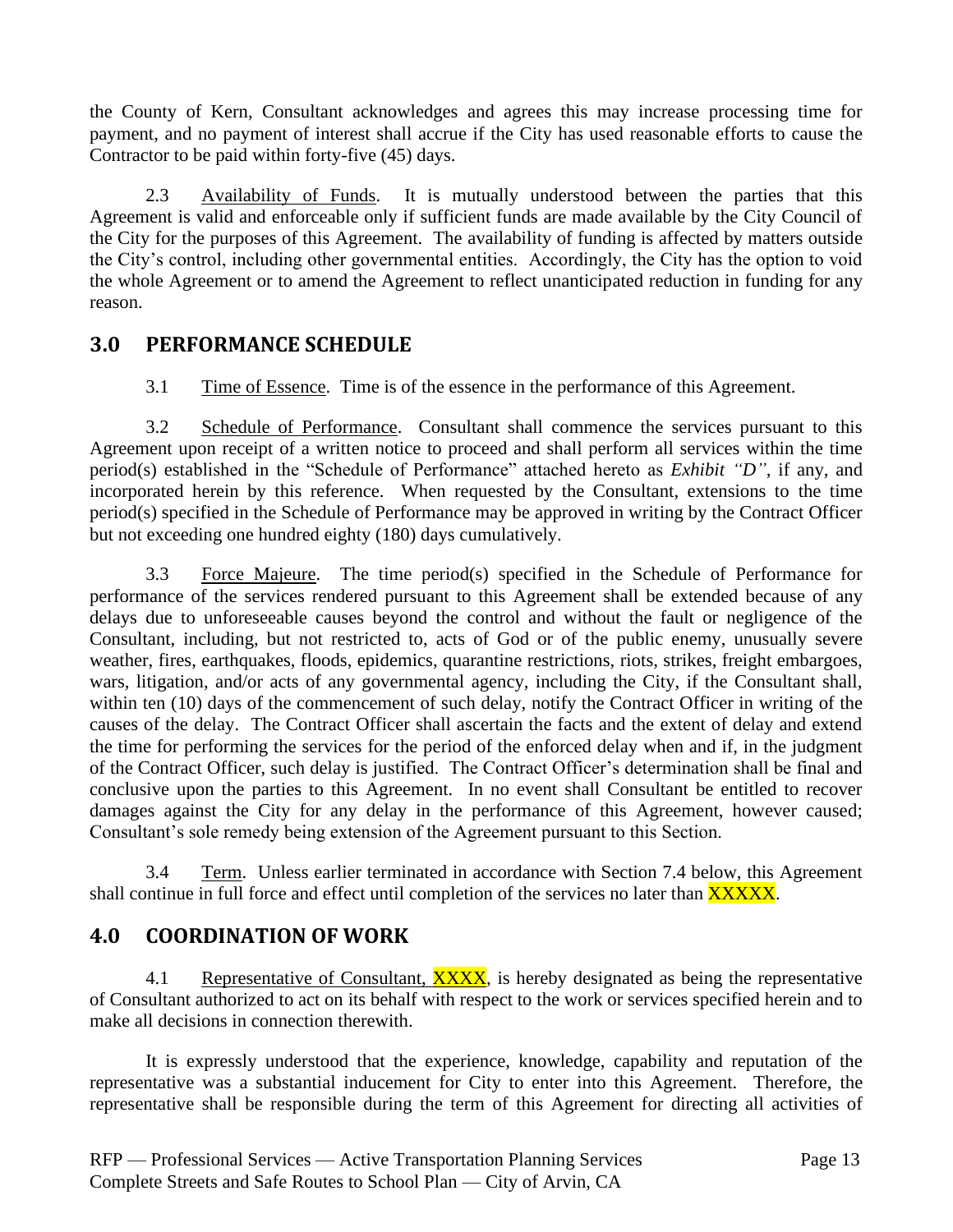Consultant and devoting sufficient time to personally supervise the services hereunder. For purposes of this Agreement, the representative may not be replaced nor may his responsibilities be substantially reduced by Consultant without the express written approval of City.

4.2 Contract Officer. The City's City Manager, or designee in writing, is hereby designated as the representative of the City authorized to act in its behalf with respect to the work and services and to make all decisions in connection therewith ("Contract Officer"). It shall be the Consultant's responsibility to assure that the Contract Officer is kept informed of the progress of the performance of the services and the Consultant shall refer any decisions which must be made by City to the Contract Officer. The City may designate another Contract Officer by providing written notice to Consultant.

4.3 Prohibition Against Subcontracting or Assignment. The experience, knowledge, capability and reputation of Consultant, its principals and employees were a substantial inducement for the City to enter into this Agreement. Therefore, Consultant shall not contract with any other entity to perform in whole or in part the services required hereunder without the express written approval of the City. In addition, neither this Agreement nor any interest herein may be transferred or assigned without the prior written approval of City. Transfers restricted hereunder shall include the transfer to any person or group of persons acting in concert of more than twenty five percent (25%) of the present ownership and/or control of Consultant taking all transfers into account on a cumulative basis. A prohibited transfer or assignment shall be void. No approved transfer shall release the Consultant or any surety of Consultant of any liability hereunder without the express consent of City.

4.4 Independent Contractor. Neither the City nor any of its employees shall have any control over the manner or means by which Consultant, its agents or employees, perform the services required herein, except as otherwise set forth herein. Consultant shall perform all services required herein as an independent contractor of City and shall remain under only such obligations as are consistent with that role. Consultant shall not at any time or in any manner represent that it or any of its agents or employees are agents or employees of City. City shall not in any way or for any purpose become or be deemed to be a partner of Consultant in its business or otherwise or a joint venturer or a member of any joint enterprise with Consultant.

# **5.0 INSURANCE AND INDEMNIFICATION**

5.1 Insurance. Consultant shall procure and maintain, at its sole cost and expense, in a form and content satisfactory to City, during the entire term of this Agreement including any extension thereof, the following policies of insurance:

(a) Commercial General Liability Insurance. A policy of commercial general liability insurance using Insurance Services Office "Commercial General Liability" policy form CG 00 01, with an edition date prior to 2004, or the exact equivalent. Coverage for an additional insured shall not be limited to its vicarious liability. Defense costs must be paid in addition to limits. Limits shall be no less than \$1,000,000.00 per occurrence for all covered losses and no less than \$2,000,000.00 general aggregate.

(b) Workers' Compensation Insurance. A policy of workers' compensation insurance on a state-approved policy form providing statutory benefits as required by law with employer's liability limits no less than \$1,000,000.00 per accident for all covered losses.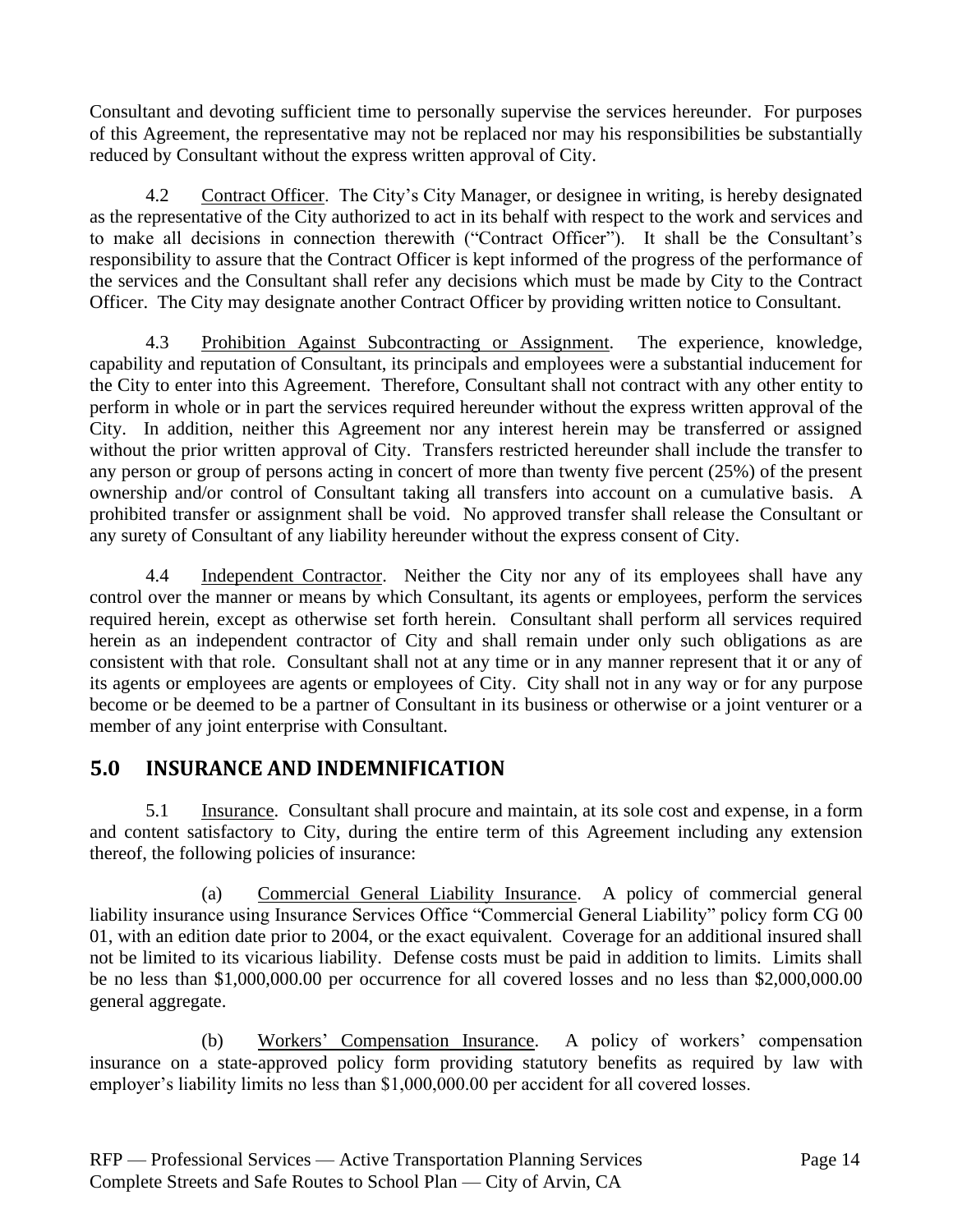(c) Automotive Insurance. A policy of comprehensive automobile liability insurance written on a per occurrence basis in an amount not less than \$1,000,000.00 per accident, combined single limit. Said policy shall include coverage for owned, non owned, leased and hired cars.

(d) Professional Liability or Error and Omissions Insurance. A policy of professional liability insurance in an amount not less than \$2,000,000.00 per claim and \$4,000,000.00 annual aggregate with respect to loss arising from the actions of Consultant performing professional services hereunder on behalf of the City.

All of the above policies of insurance shall be primary insurance. The general liability policy shall name the City, its officers, employees and agents ("City Parties") as additional insureds and shall waive all rights of subrogation and contribution it may have against the City and the City's Parties and their respective insurers. Moreover, where the primary insured does not satisfy the self-insured retention, the insurance policy must specify that any additional insured may satisfy the self-insured retention. All of said policies of insurance shall also provide that said insurance may be not cancelled without providing ten (10) days prior written notice by registered mail to the City. In the event any of said policies of insurance are cancelled or amended, Consultant shall, prior to the cancellation or amendment date, submit new evidence of insurance in conformance with this Section 5.1 to the Contract Officer. No work or services under this Agreement shall commence until Consultant has provided City with Certificates of Insurance or appropriate insurance binders evidencing the above insurance coverages and said Certificates of Insurance or binders are approved by City.

Consultant agrees that the provisions of this Section 5.1 shall not be construed as limiting in any way the extent to which Consultant may be held responsible for the payment of damages to any persons or property resulting from Consultant's activities or the activities of any person or persons for which Consultant is otherwise responsible.

The insurance required by this Agreement shall be satisfactory only if issued by companies qualified to do business in California, rated "A" or better in the most recent edition of Best Rating Guide or The Key Rating Guide, and only if they are of a financial category Class VII or better, unless such requirements are waived by the Risk Manager of the City due to unique circumstances.

In the event that the Consultant is authorized to subcontract any portion of the work or services provided pursuant to this Agreement, the contract between the Consultant and such subcontractor shall require the subcontractor to maintain the same policies of insurance that the Consultant is required to maintain pursuant to this Section 5.1.

### 5.2 Indemnification.

(a) Indemnity for Professional Liability. When the law establishes a professional standard of care for Consultant's services, to the fullest extent permitted by law, Consultant shall indemnify, defend and hold harmless City and the City's Parties from and against any and all losses, liabilities, damages, costs and expenses, including attorneys' fees and costs to the extent same are caused in whole or in part by any negligent or wrongful act, error or omission of Consultant, its officers, agents, employees or subcontractors (or any entity or individual for which Consultant shall bear legal liability) in the performance of professional services under this Agreement.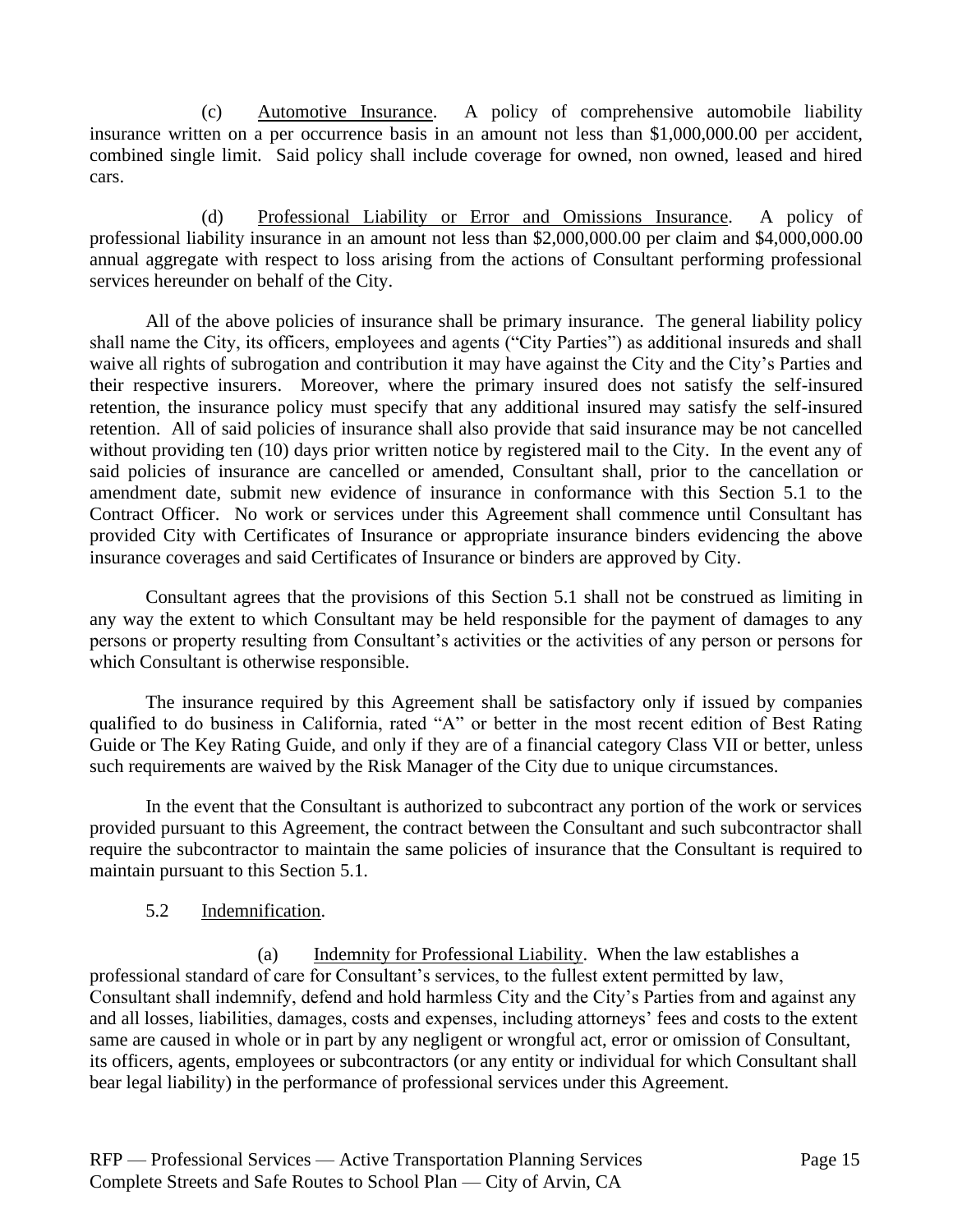(b) Indemnity for Other Than Professional Liability. Other than in the performance of professional services and to the full extent permitted by law, Consultant shall indemnify, defend and hold harmless City and City's Parties from and against any liability (including liability for claims, suits, actions, losses, expenses or costs of any kind, whether actual, alleged or threatened, including attorneys' fees and costs, court costs, defense costs and expert witness fees), where the same arise out of, are a consequence of, or are in any way attributable to, in whole or in part, the performance of this Agreement by Consultant or by any individual or entity for which Consultant is legally liable, including but not limited to officers, agents, employees or subcontractors of Consultant.

# **6.0 RECORDS AND REPORTS**

6.1 Reports. Consultant shall periodically prepare and submit to the Contract Officer such reports concerning the performance of the services required by this Agreement as the Contract Officer shall require.

6.2 Records. Consultant shall keep, and require subcontractors to keep, such books and records as shall be necessary to perform the services required by this Agreement and enable the Contract Officer to evaluate the performance of such services. The Contract Officer shall have full and free access to such books and records at all times during normal business hours of City, including the right to inspect, copy, audit and make records and transcripts from such records. Such records shall be maintained for a period of three (3) years following completion of the services hereunder, and the City shall have access to such records in the event any audit is required. Additionally, Consultant shall provide one (1) hard copy and one (1) electronic copy of all records for each project at no cost to the City within forty-five (45) days of the recording of the Notice of Completion or project close-out.

6.3 Ownership of Documents. All drawings, specifications, reports, records, documents and other materials prepared by Consultant, its employees, subcontractors and agents in the performance of this Agreement shall be the property of City and shall be delivered to City upon request of the Contract Officer or upon the termination of this Agreement and Consultant shall have no claim for further employment or additional compensation as a result of the exercise by City of its full rights of ownership of such documents and materials. Consultant may retain copies of such documents for its own use and Consultant shall have an unrestricted right to use the concepts embodied therein. Any use of such completed documents by City for other projects and/or use of uncompleted documents without specific written authorization by the Consultant will be at the City's sole risk and without liability to Consultant and the City shall indemnify the Consultant for all damages resulting therefrom. All subcontractors shall provide for assignment to City of any documents or materials prepared by them, and in the event Consultant fails to secure such assignment, Consultant shall indemnify City for all damages resulting therefrom.

# **7.0 ENFORCEMENT OF AGREEMENT**

7.1 California Law. This Agreement shall be construed and interpreted both as to validity and to performance of the parties in accordance with the laws of the State of California. Legal actions concerning any dispute, claim or matter arising out of or in relation to this Agreement shall be instituted in the Superior Court of the County of Kern, State of California, or any other appropriate court in such county, and Consultant agrees to submit to the personal jurisdiction of such court in the event of such action.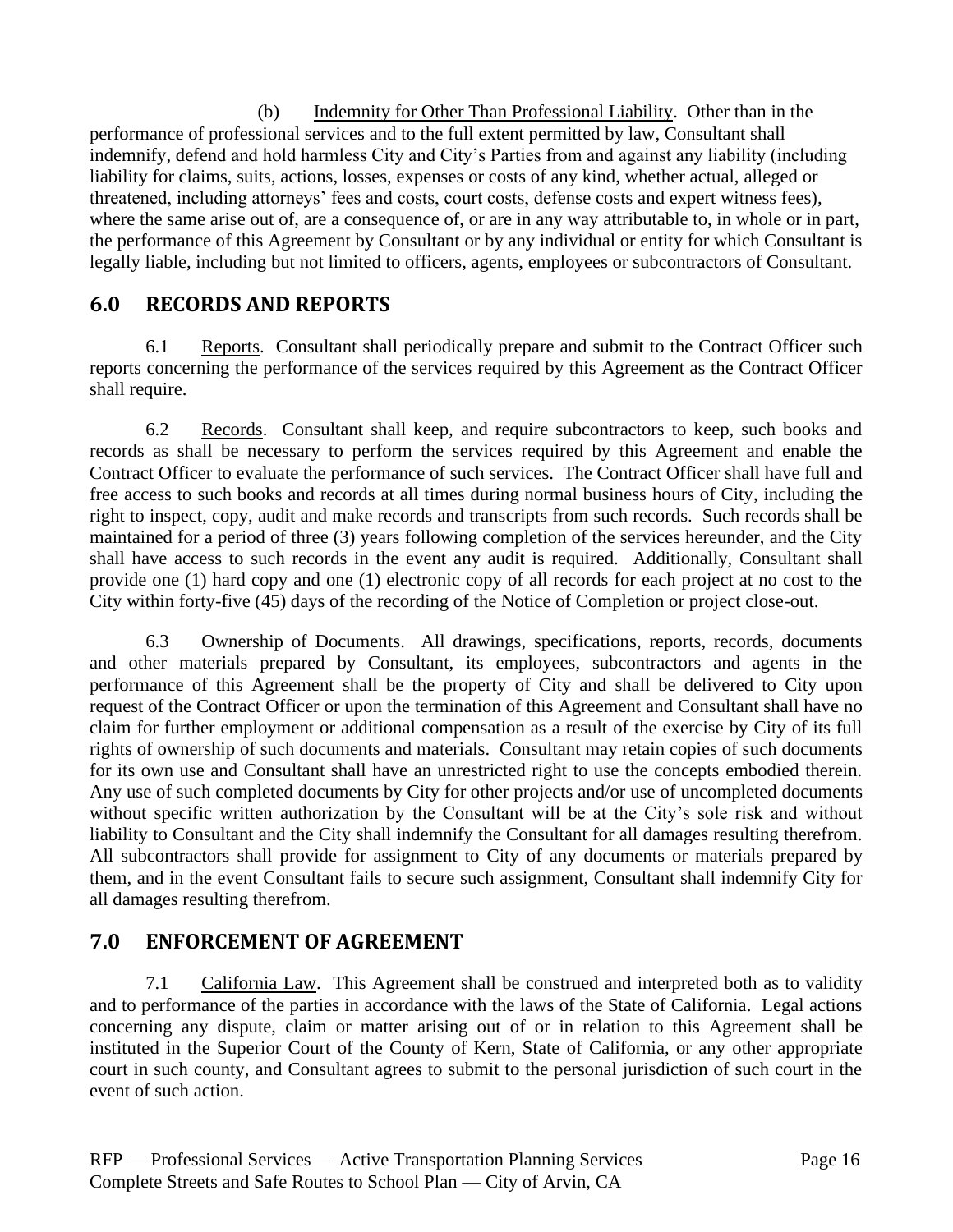7.2 Retention of Funds. Consultant hereby authorizes City to deduct from any amount payable to Consultant (whether or not arising out of this Agreement) (i) any amounts the payment of which may be in dispute hereunder or which are necessary to compensate City for any losses, costs, liabilities, or damages suffered by City, and (ii) all amounts for which City may be liable to third parties, by reason of Consultant's acts or omissions in performing or failing to perform Consultant's obligation under this Agreement. In the event that any claim is made by a third party, the amount or validity of which is disputed by Consultant, City may withhold from any payment due, without liability for interest because of such withholding, an amount sufficient to cover such claim. The failure of City to exercise such right to deduct or to withhold shall not, however, affect the obligations of the Consultant to insure, indemnify, and protect City as elsewhere provided herein.

7.3 Waiver. No delay or omission in the exercise of any right or remedy by a nondefaulting party on any default shall impair such right or remedy or be construed as a waiver. A party's consent to or approval of any act by the other party requiring the party's consent or approval shall not be deemed to waive or render unnecessary the other party's consent to or approval of any subsequent act. Any waiver by either party of any default must be in writing and shall not be a waiver of any other default concerning the same or any other provision of this Agreement.

7.4 Termination Prior to Expiration of Term. Either party may terminate this Agreement at any time, with or without cause, upon thirty (30) days' written notice to the other party. Upon receipt of any notice of termination, Consultant shall immediately cease all work or services hereunder except such as may be specifically approved by the Contract Officer. Consultant shall be entitled to compensation for the reasonable value of the work product actually produced prior to the effective date of the notice of termination and for any services authorized by the Contract Officer thereafter in accordance with the Schedule of Compensation and City shall be entitled to reimbursement for any compensation paid in excess of the services rendered.

7.5 Completion of Work After Termination for Default of Consultant. If termination is due to the failure of the Consultant to fulfill its obligations under this Agreement, City may, after compliance with the provisions of Section 7.2, take over the work and prosecute the same to completion by contract or otherwise, and the Consultant shall be liable to the extent that the total cost for completion of the services required hereunder exceeds the compensation herein stipulated (provided that the City shall use reasonable efforts to mitigate such damages), and City may withhold any payments to the Consultant for the purpose of set-off or partial payment of the amounts owed the City as previously stated.

7.6 Attorneys' Fees. If either party to this Agreement is required to initiate or defend or made a party to any action or proceeding in any way connected with this Agreement, the prevailing party in such action or proceeding, in addition to any other relief which may be granted, shall be entitled to reasonable attorneys' fees, whether or not the matter proceeds to judgment, and to all other reasonable costs for investigating such action, taking depositions and discovery, including all other necessary costs the court allows which are incurred in such litigation.

# **8.0 CITY OFFICERS AND EMPLOYEES: NON-DISCRIMINATION**

8.1 Non-liability of City Officers and Employees. No officer or employee of the City shall be personally liable to the Consultant, or any successor in interest, in the event of any default or breach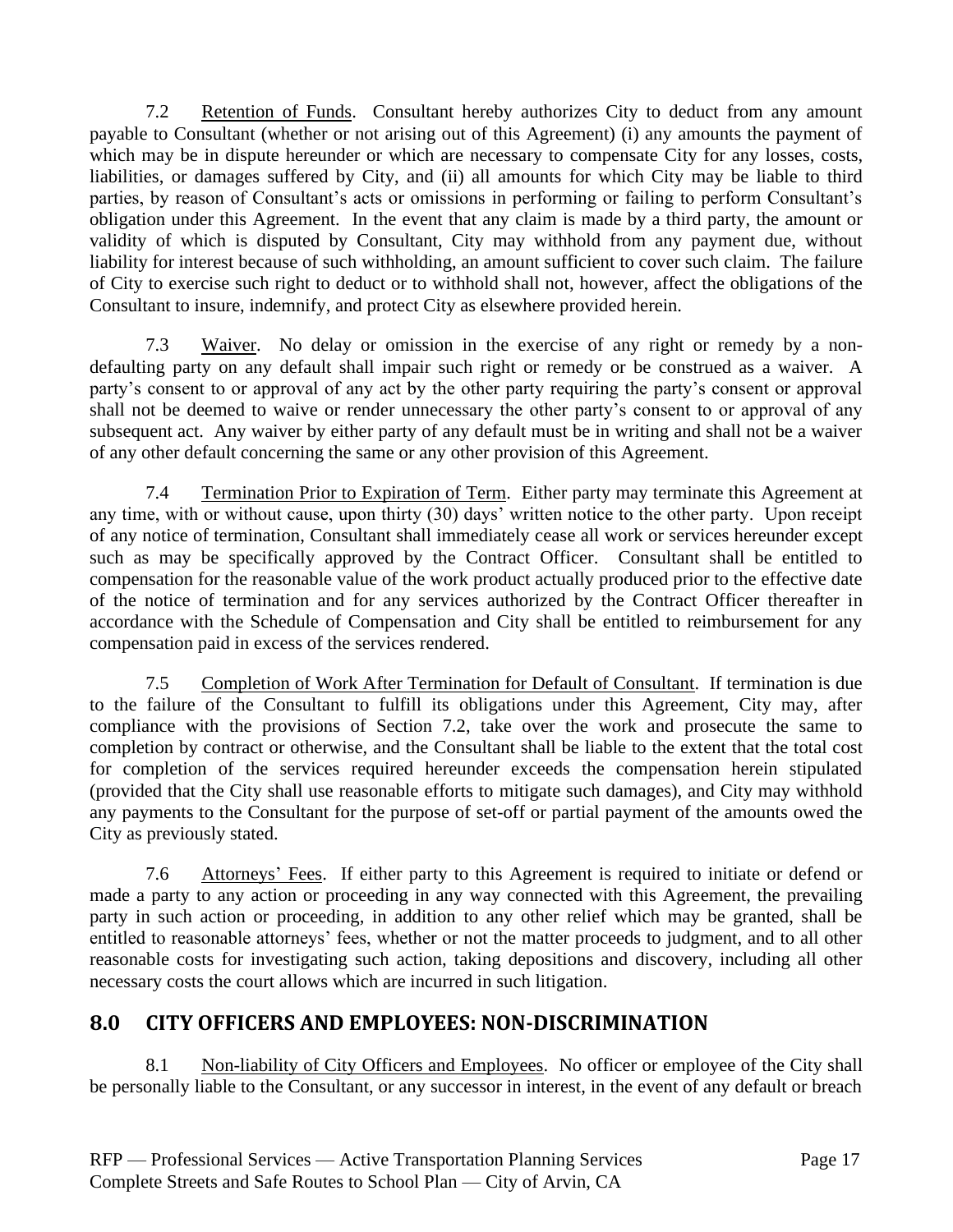by the City or for any amount which may become due to the Consultant or to its successor, or for breach of any obligation of the terms of this Agreement.

8.2 Conflict of Interest; City. No officer or employee of the City shall have any financial interest in this Agreement nor shall any such officer or employee participate in any decision relating to the Agreement which affects his financial interest or the financial interest of any corporation, partnership or association in which he is interested, in violation of any State statute or regulation.

8.3 Conflicts of Interest; Consultant. Consultant agrees that it will not engage in any transaction, activity or conduct that would result in a conflict of interest under this Agreement. During the term of this Agreement, Consultant shall not hire personnel currently employed by City to perform any work under this Agreement. Consultant shall promptly inform City of any contract, arrangement, or interest that Consultant may enter into or have during the performance of this Agreement that might appear to conflict with City's interests. This includes contracts and arrangements with manufacturers, suppliers, contractors or other clients whose interests might be served by the work performed under this Agreement. Consultant shall take such measures as are necessary in the performance of this Agreement to prevent actual conflicts of interest. City, in its sole discretion, shall determine the existence of a conflict of interest and may terminate this Agreement in the event such a conflict of interest exists upon sending Consultant written notice describing the conflict.

8.4 Covenant Against Discrimination. Consultant covenants that, by and for itself, its executors, assigns, and all persons claiming under or through them, that there shall be no discrimination against or segregation of, any person or group of persons on account of race, color, creed, religion, sex, marital status, national origin, or ancestry in the performance of this Agreement. Consultant shall take affirmative action to insure that applicants are employed and that employees are treated during employment without regard to their race, color, creed, religion, sex, marital status, national origin or ancestry.

# **9.0 MISCELLANEOUS PROVISIONS**

9.1 Notice. Any notice or other communication either party desires or is required to give to the other party or any other person shall be in writing and either served personally or sent by prepaid, first-class mail, in the case of the City, to the City Manager and to the attention of the Contract Officer, City of Arvin, 200 Campus Drive, Arvin, California 93203, and in the case of the Consultant, to the person at the address designated on the execution page of this Agreement. Either party may change its address by notifying the other party of the change of address in writing. Notice shall be deemed communicated at the time personally delivered or in seventy-two (72) hours from the time of mailing if mailed as provided in this Section.

9.2 Interpretation. The terms of this Agreement shall be construed in accordance with the meaning of the language used and shall not be construed for or against either party by reason of the authorship of this Agreement or any other rule of construction which might otherwise apply.

9.3 Integration; Amendment. It is understood that there are no oral agreements between the parties hereto affecting this Agreement and this Agreement supersedes and cancels any and all previous negotiations, agreements and understandings, if any, between the parties, and none shall be used to interpret this Agreement. This Agreement may be amended at any time by an instrument in writing signed by both parties.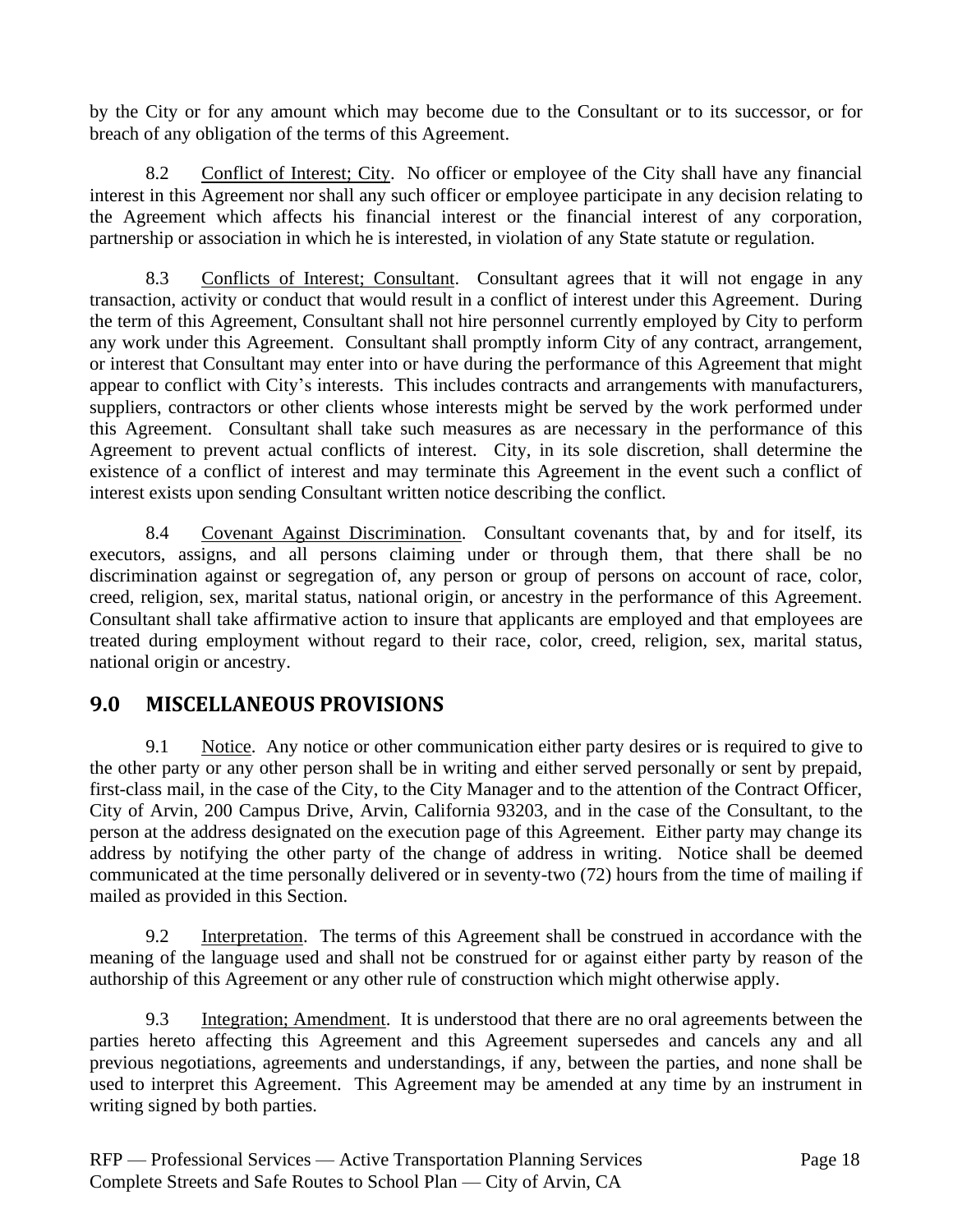9.4 Severability. Should a portion of this Agreement be declared invalid or unenforceable by a judgment or decree of a court of competent jurisdiction, such invalidity or unenforceability shall not affect any of the remaining portions of this Agreement which are hereby declared as severable and shall be interpreted to carry out the intent of the parties unless the invalid provision is so material that its invalidity deprives either party of the basic benefit of their bargain or renders this Agreement meaningless.

9.5 Corporate Authority. The persons executing this Agreement on behalf of the parties hereto warrant that (i) such party is duly organized and existing, (ii) they are duly authorized to execute and deliver this Agreement on behalf of said party, (iii) by so executing this Agreement, such party is formally bound to the provisions of this Agreement, and (iv) the entering into this Agreement does not violate any provision of any other Agreement to which said party is bound.

IN WITNESS WHEREOF, the parties have executed and entered into this Agreement as of the date first written above.

**CITY:** CITY OF ARVIN, a municipal corporation

By:\_\_\_\_\_\_\_\_\_\_\_\_\_\_\_\_\_\_\_\_\_\_\_\_\_\_\_\_\_\_\_\_\_\_\_

Jeff Jones, Interim City Manager

ATTEST:

**CONSULTANT:** XXXXX, a [entity type]

 $*$ By: Name: XXXXX Title: XXXXX

Address: **XXXXX** 

\_\_\_\_\_\_\_\_\_\_\_\_\_\_\_\_\_\_\_\_\_\_\_\_\_\_\_\_\_\_\_\_ Cecilia Vela, City Clerk

APPROVED AS TO FORM: Hodges Law Group

 $\rm\,By:\_$ 

Nathan Hodges, City Attorney

**\*CONTRACTOR'S SIGNATURES SHALL BE DULY NOTARIZED, AND APPROPRIATE EVIDENCE OF AUTHORITY TO EXECUTE DOCUMENTS FOR ANY ENTITY CONTRACTOR MUST BE PROVIDED.**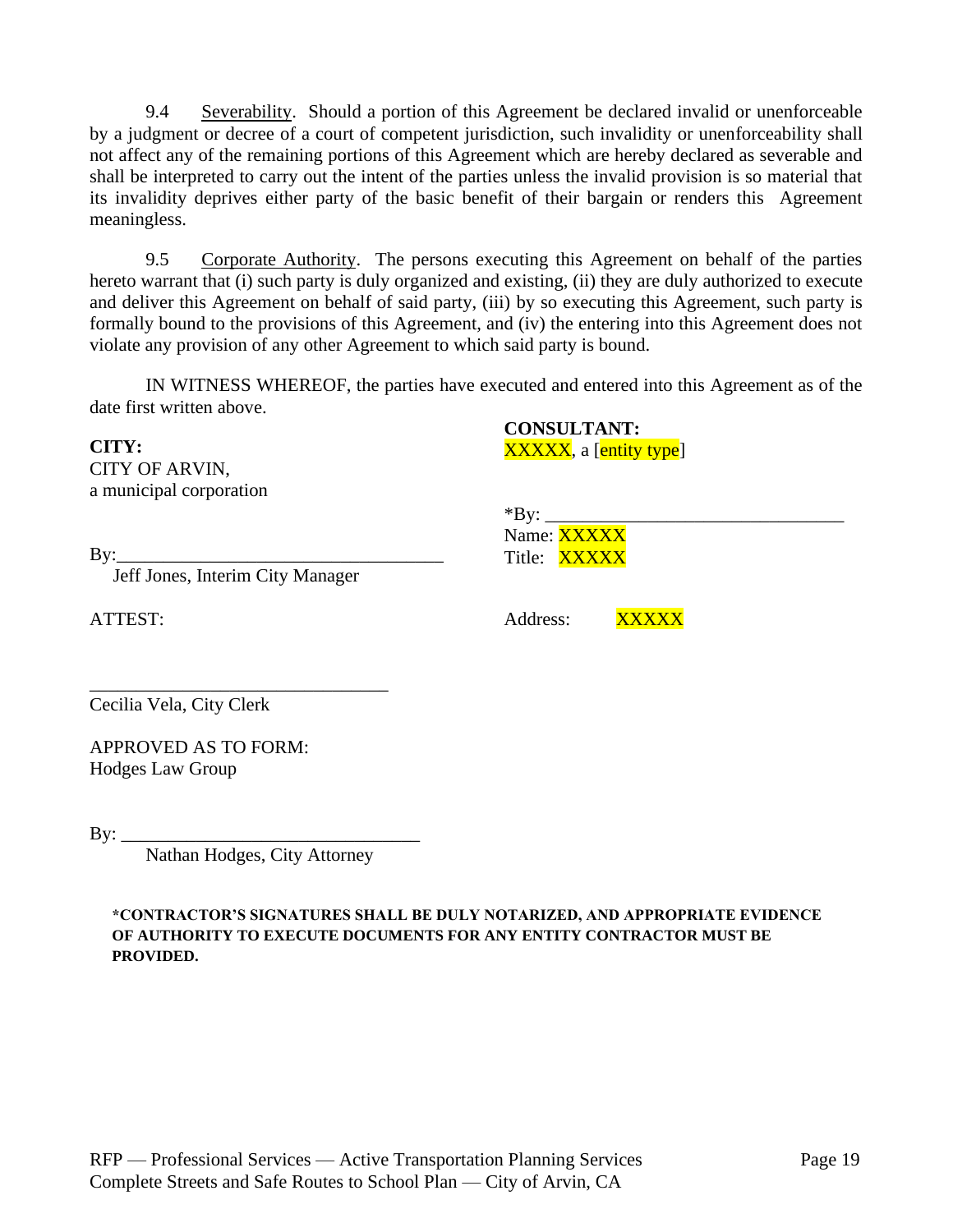#### **CALIFORNIA ALL-PURPOSE ACKNOWLEDGMENT**

A notary public or other officer completing this certificate verifies only the identity of the individual who signed the document to which this certificate is attached, and not the truthfulness, accuracy or validity of that document.

|          | <b>STATE OF CALIFORNIA</b>                                                                                                                                                                                                                                                                                                                                                                                                                                                                                                                                               |                                         |  |
|----------|--------------------------------------------------------------------------------------------------------------------------------------------------------------------------------------------------------------------------------------------------------------------------------------------------------------------------------------------------------------------------------------------------------------------------------------------------------------------------------------------------------------------------------------------------------------------------|-----------------------------------------|--|
|          | <b>COUNTY OF KERN</b>                                                                                                                                                                                                                                                                                                                                                                                                                                                                                                                                                    |                                         |  |
|          | On __________, 2022 before me, _______________, personally appeared ____________, proved to                                                                                                                                                                                                                                                                                                                                                                                                                                                                              |                                         |  |
|          | me on the basis of satisfactory evidence to be the person(s) whose names(s) is/are subscribed to the within<br>instrument and acknowledged to me that he/she/they executed the same in his/her/their authorized<br>capacity(ies), and that by his/her/their signature(s) on the instrument the person(s), or the entity upon<br>behalf of which the person(s) acted, executed the instrument.<br>I certify under PENALTY OF PERJURY under the laws of the State of California that the foregoing<br>paragraph is true and correct.<br>WITNESS my hand and official seal. |                                         |  |
|          | <b>OPTIONAL</b><br>Though the data below is not required by law, it may prove valuable to persons relying on the document<br>and could prevent fraudulent reattachment of this form<br><b>CAPACITY CLAIMED BY SIGNER</b>                                                                                                                                                                                                                                                                                                                                                 | <b>DESCRIPTION OF ATTACHED DOCUMENT</b> |  |
|          | <b>INDIVIDUAL</b>                                                                                                                                                                                                                                                                                                                                                                                                                                                                                                                                                        |                                         |  |
|          | <b>CORPORATE OFFICER</b>                                                                                                                                                                                                                                                                                                                                                                                                                                                                                                                                                 | TITLE OR TYPE OF DOCUMENT               |  |
| TITLE(S) | PARTNER(S)<br><b>LIMITED</b>                                                                                                                                                                                                                                                                                                                                                                                                                                                                                                                                             | <b>NUMBER OF PAGES</b>                  |  |
|          | <b>GENERAL</b><br>ATTORNEY-IN-FACT                                                                                                                                                                                                                                                                                                                                                                                                                                                                                                                                       | DATE OF DOCUMENT                        |  |
|          | TRUSTEE(S)<br><b>GUARDIAN/CONSERVATOR</b>                                                                                                                                                                                                                                                                                                                                                                                                                                                                                                                                | SIGNER(S) OTHER THAN NAMED ABOVE        |  |
|          | <b>SIGNER IS REPRESENTING:</b><br>(NAME OF PERSON(S) OR ENTITY(IES))                                                                                                                                                                                                                                                                                                                                                                                                                                                                                                     |                                         |  |
|          |                                                                                                                                                                                                                                                                                                                                                                                                                                                                                                                                                                          |                                         |  |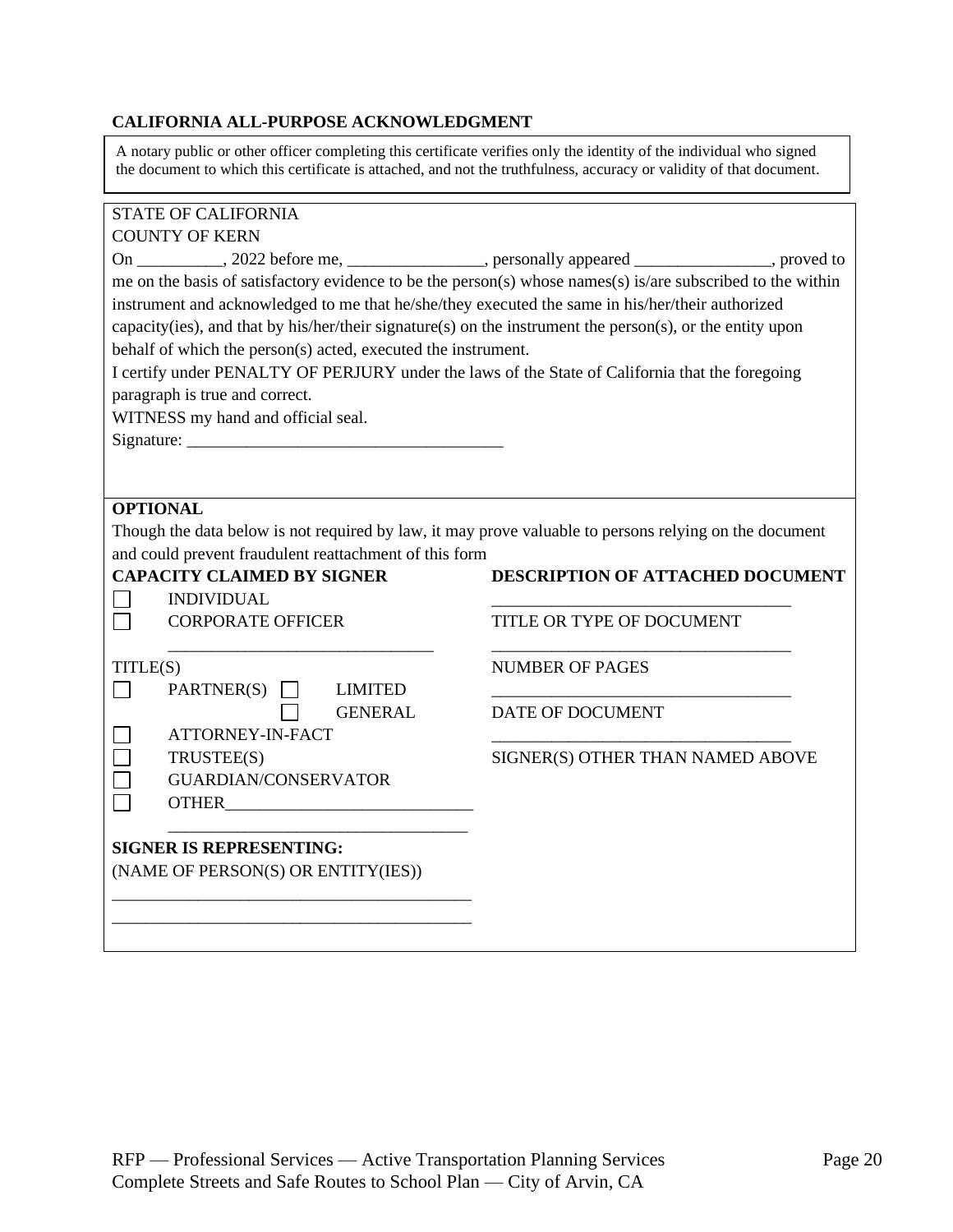#### **CALIFORNIA ALL-PURPOSE ACKNOWLEDGMENT**

A notary public or other officer completing this certificate verifies only the identity of the individual who signed the document to which this certificate is attached, and not the truthfulness, accuracy or validity of that document.

# STATE OF CALIFORNIA

| <b>COUNTY OF KERN</b>                                                                                     |                                                                                                         |  |  |  |
|-----------------------------------------------------------------------------------------------------------|---------------------------------------------------------------------------------------------------------|--|--|--|
| On __________, 2022 before me, _______________, personally appeared ____________, proved                  |                                                                                                         |  |  |  |
| to me on the basis of satisfactory evidence to be the person(s) whose names(s) is/are subscribed to the   |                                                                                                         |  |  |  |
|                                                                                                           | within instrument and acknowledged to me that he/she/they executed the same in his/her/their authorized |  |  |  |
| capacity(ies), and that by his/her/their signature(s) on the instrument the person(s), or the entity upon |                                                                                                         |  |  |  |
| behalf of which the person(s) acted, executed the instrument.                                             |                                                                                                         |  |  |  |
| I certify under PENALTY OF PERJURY under the laws of the State of California that the foregoing           |                                                                                                         |  |  |  |
| paragraph is true and correct.                                                                            |                                                                                                         |  |  |  |
| WITNESS my hand and official seal.                                                                        |                                                                                                         |  |  |  |
|                                                                                                           |                                                                                                         |  |  |  |
|                                                                                                           |                                                                                                         |  |  |  |
|                                                                                                           |                                                                                                         |  |  |  |
| <b>OPTIONAL</b>                                                                                           |                                                                                                         |  |  |  |
| Though the data below is not required by law, it may prove valuable to persons relying on the document    |                                                                                                         |  |  |  |
| and could prevent fraudulent reattachment of this form                                                    |                                                                                                         |  |  |  |
| <b>CAPACITY CLAIMED BY SIGNER</b>                                                                         | DESCRIPTION OF ATTACHED DOCUMENT                                                                        |  |  |  |
| <b>INDIVIDUAL</b>                                                                                         |                                                                                                         |  |  |  |
| <b>CORPORATE OFFICER</b>                                                                                  | TITLE OR TYPE OF DOCUMENT                                                                               |  |  |  |
|                                                                                                           |                                                                                                         |  |  |  |
| TITLE(S)                                                                                                  | <b>NUMBER OF PAGES</b>                                                                                  |  |  |  |
| $PARTNER(S)$ LIMITED                                                                                      |                                                                                                         |  |  |  |
| <b>GENERAL</b>                                                                                            | DATE OF DOCUMENT                                                                                        |  |  |  |
| ATTORNEY-IN-FACT                                                                                          |                                                                                                         |  |  |  |
| TRUSTEE(S)                                                                                                | SIGNER(S) OTHER THAN NAMED ABOVE                                                                        |  |  |  |
| <b>GUARDIAN/CONSERVATOR</b>                                                                               |                                                                                                         |  |  |  |
|                                                                                                           |                                                                                                         |  |  |  |
|                                                                                                           |                                                                                                         |  |  |  |
| <b>SIGNER IS REPRESENTING:</b>                                                                            |                                                                                                         |  |  |  |
| (NAME OF PERSON(S) OR ENTITY(IES))                                                                        |                                                                                                         |  |  |  |
|                                                                                                           |                                                                                                         |  |  |  |
|                                                                                                           |                                                                                                         |  |  |  |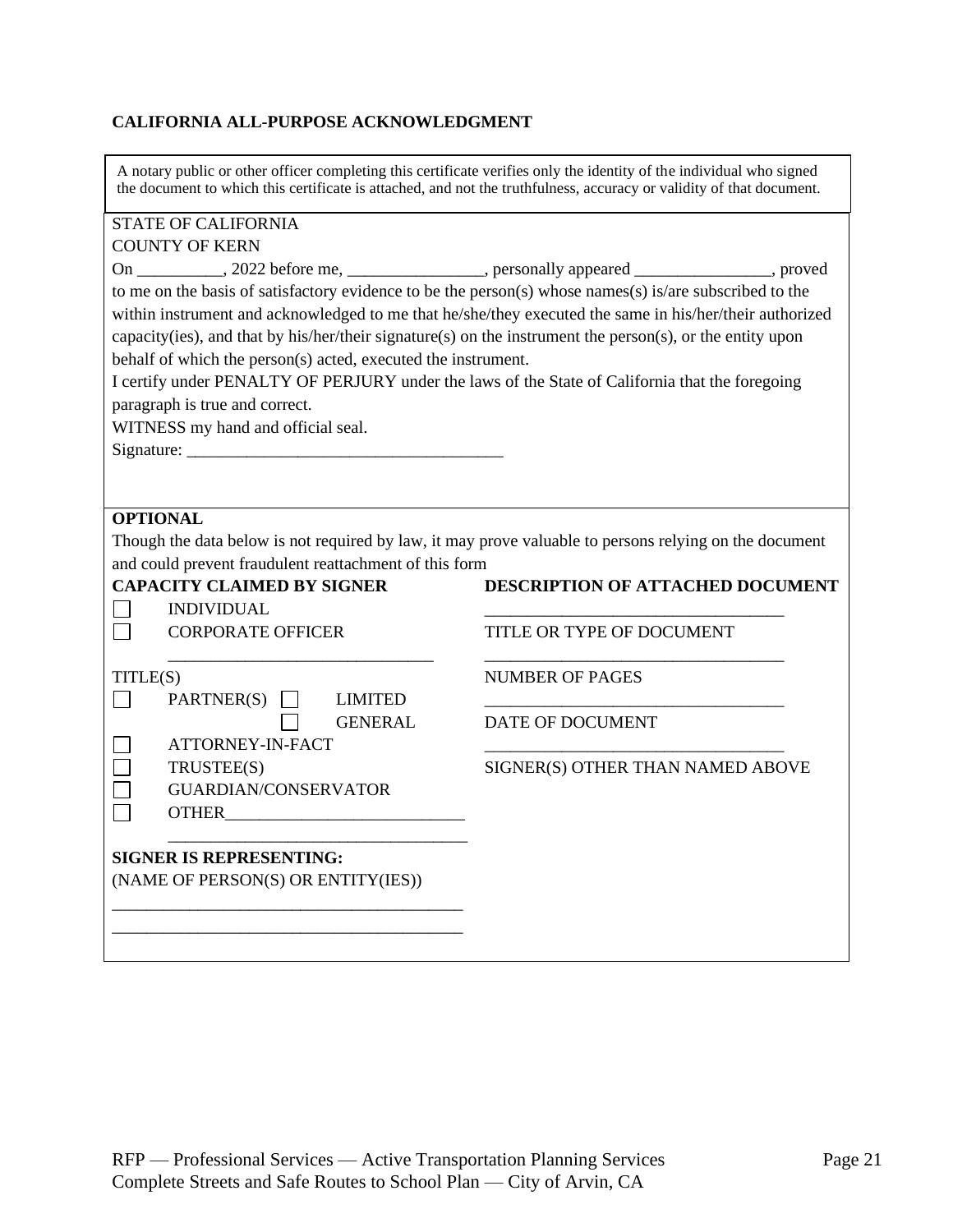# **EXHIBIT "A" SCOPE OF SERVICES**

The planning grant(s) received from HCD stipulates a set of tasks and deliverables that are included in the grant agreement with the City. The following scope of services reflects the tasks and products based on the grant application. Proposers may suggest enhancements to the scope that they feel will strengthen the project outcomes.

At a minimum, the consultant will be responsible for the following:

- Meeting(s) to discuss and schedule planned activities
- Coordinating and preparing three possible high density residential site analyses and preliminary CEQA / NEPA analyses
- Environmental review services and related work as needed to conduct site analyses for up to three possible high density residential sites
- Draft an ADU Ordinance and corresponding resources to include but not limited to, a public-facing guidance document and internal policy and procedures
- Draft designs such as floor plans (ADU templates) for pre-approved ADUs in the City for various ADU types and consider cost-effective construction materials and practices in design
- Develop ADU templates such as floor plan designs and drawings and other resources for submission, as needed, to regulatory or funding bodies for approval including, but not limited to: HCD and other corresponding California State agencies.
- Draft updates and amendments to the City's land-use zoning ordinance and illustrative designs regarding but not limited to, high density residential development and parking standards in accordance with state law
- Propose and recommend additional services as needed, including but not limited to master plans, environmental reports, additional public-facing guidance documents, and other zoning updates
- Other services as required; **See below for project descriptions from the awarded grant applications for specific details of tasks**

# **1. SB 2 (Priority 1) AWARDED APPLICATION – PROJECT DESCRIPTION:**

- 1.1 Zoning Updates: Ordinance, Illustrative designs, Internal policy and procedure
	- A. Update and Amend Title 17 Zoning relating to high density residential development;
	- B. Update and Amend Title 17 Zoning Establish Site Development Standards and Criteria for High Density Residential Development:
	- C. Update and Amend Title 17 Zoning Establishing to Architectural and Site Development Criteria for High Density Residential Development - illustrative Examples;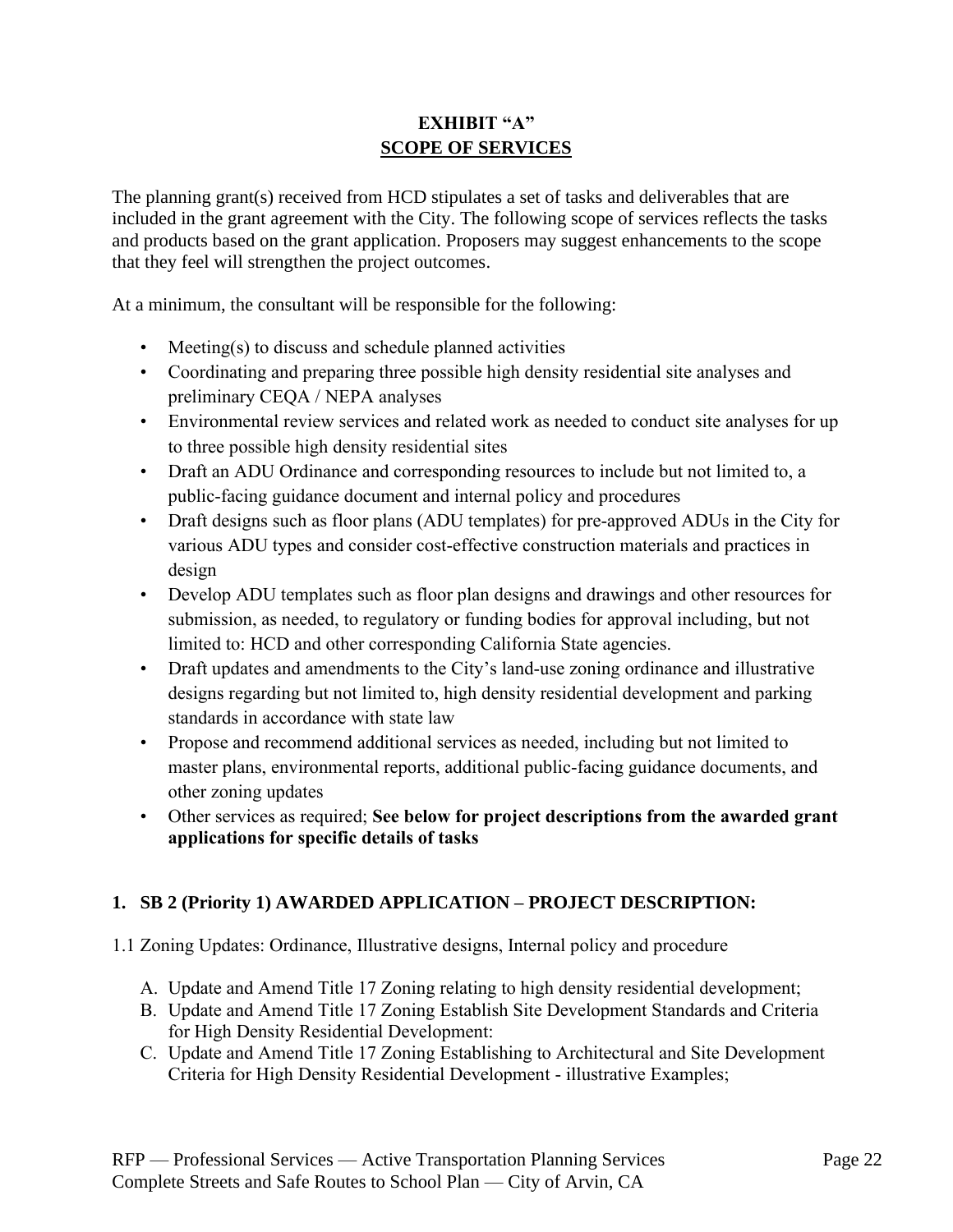- D. Update and Amended Title 17 Zoning Establishing Administrative Review and Approval process and procedures at Staff level for High Density Residential Development;
- E. Amend Title 17 Zoning, Update and Amend parking standards and criteria;
- F. Amend Title 17 Create new section Environmental Justice Site Evaluation Process for site selection for High Density Residential Development;
- G. Amend Title 17 Update and Amend Accessory Dwelling Unit criteria and create illustrative concepts for development.

### 1.2 Environmental Analyses

- A. Prepare Site Analysis of up to three high density residential sites Analysis to include utility availability, on-site and off-site improvements, and preliminary engineering estimates.
- B. Create Preliminary Site Clearance for California Environmental Quality Act (CEQA) analysis of potential project sites - complete initial Studies for up to three sites.

# **2. LEAP (Priority 2) AWARDED APPLICATION – PROJECT DESCRIPTION:**

# 2.1 ADU Program

- A. Draft ADU Ordinance in compliance with state law
	- a. Including development standards and processing procedures
	- b. Ordinance should model ordinances that score a B+ or higher on the *ADU Scorecard – Grading ADU Ordinances* by UC Berkeley Center for Innovation
- B. Supplement Ordinance with;
	- a. Internal Policy and Procedures
	- b. Processing Guide for homeowners
- C. Amend Title 17 Update and Amend Accessory Dwelling Unit criteria and create illustrative concepts for development (as seen above)
- D. Draft pre-approved designs for various ADU types
	- a. Cost-effective materials
	- b. To include but not limited to, floor plans for various ADU types such as Detached, Attached, Conversion, State Exemption and Junior ADUs
		- i. Preference to at least three (3) different ADU types for design templates or more